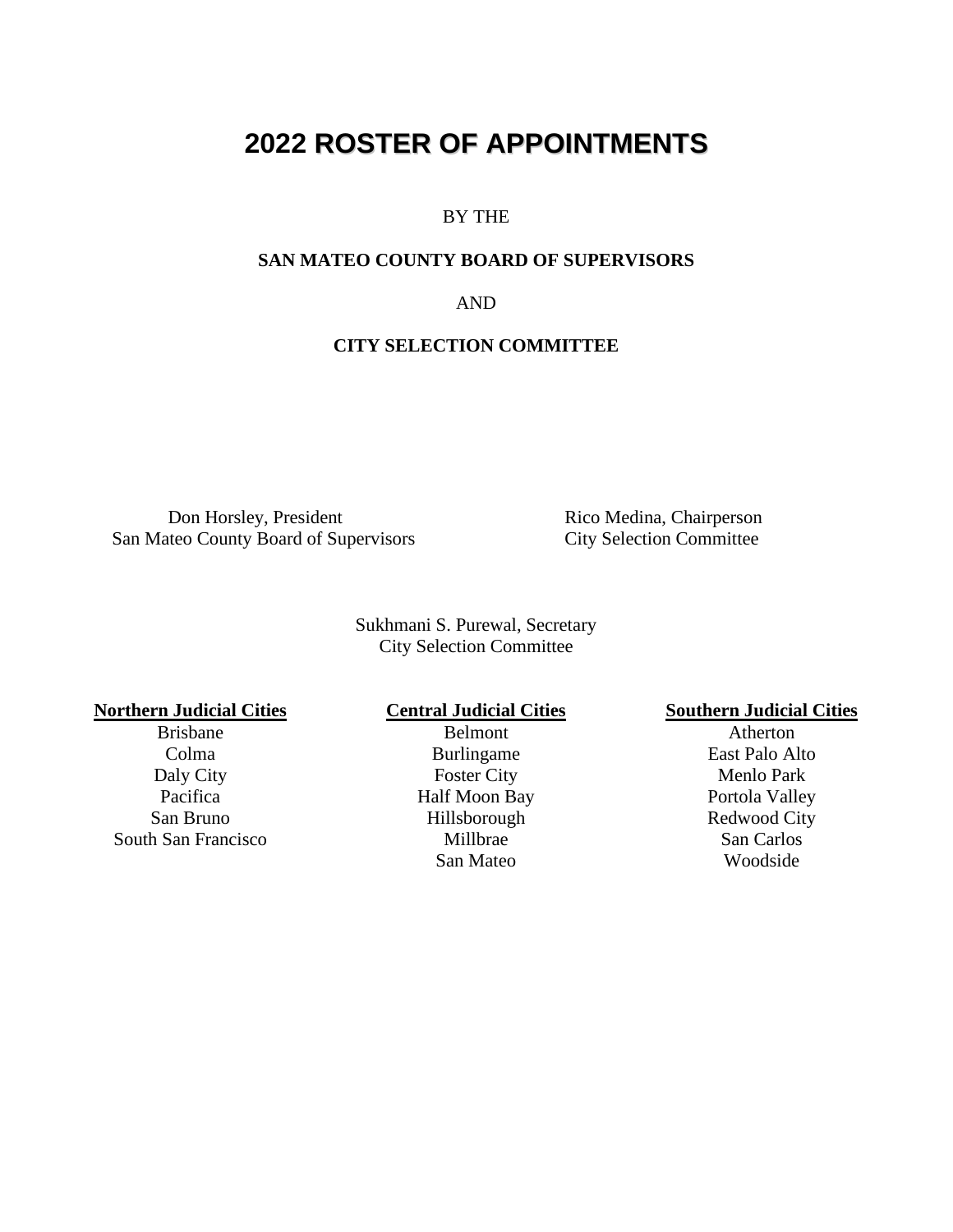## **TABLE OF CONTENTS**

| BAY AREA AIR QUALITY MANAGEMENT DISTRICT (BAAQMD)  5   |  |
|--------------------------------------------------------|--|
|                                                        |  |
|                                                        |  |
|                                                        |  |
| HOUSING ENDOWMENT AND REGIONAL TRUST (HEART)  11       |  |
| LOCAL AGENCY FORMATION COMMISSION (LAFCo)  12          |  |
| METROPOLITAN TRANSPORTATION COMMISSION (MTC)  13       |  |
| PENINSULA CORRIDOR JOINT POWERS BOARD (CALTRAIN)  15   |  |
|                                                        |  |
| SAN MATEO COUNTY TRANSPORTATION AUTHORITY (SMCTA)  17  |  |
| ADDITIONAL APPOINTMENTS BY CITY SELECTION COMMITTEE 18 |  |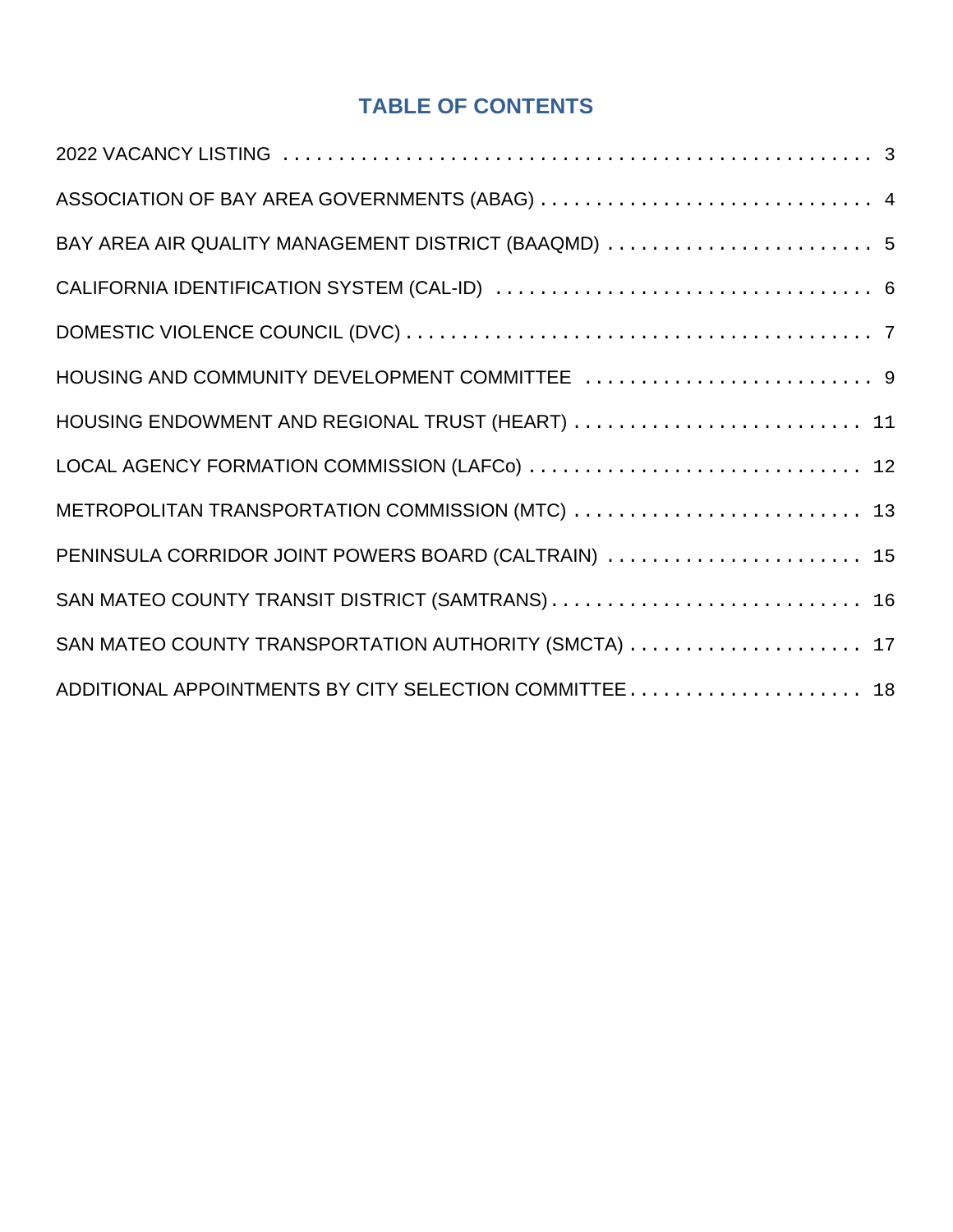#### **2022 VACANCY LISTING**

## **Vacant Seats and Terms Expired or Due to Expire**

**Between January 1, 2022 and December 31, 2022**

<span id="page-2-0"></span>**(Please note listing has been updated as of February 28, 2022; vacancy listing will reflect balance of the year)**

#### **CALIFORNIA IDENTIFICATION SYSTEM (CAL-ID)**

|                            | Appointed | Expires  | Representing |
|----------------------------|-----------|----------|--------------|
| Glenn Sylvester, Daly City | 1/01/2017 | 12/31/22 | Cities       |

#### **LOCAL AGENCY FORMATION COMMISSION (LAFCo)**

| Mike O'Neill, Pacifica | <i>Appointed</i> | Expires   | Representing  |
|------------------------|------------------|-----------|---------------|
|                        | July 2013        | May, 2022 | <b>Cities</b> |
|                        |                  |           |               |

#### **SAN MATEO COUNTY TRANSIT DISTRICT (SAMTRANS)**

|                               | Appointed | Expires  | Representing    |
|-------------------------------|-----------|----------|-----------------|
| <b>Charles Stone, Belmont</b> | 1/15      | 12/31/22 | Cities Central  |
| Rico Medina, San Bruno        | 1/21      | 12/31/22 | Cities Northern |

## **SAN MATEO COUNTY TRANSPORTATION AUTHORITY (SMCTA)**

|                               | Appointed | Expires  | Representing    |
|-------------------------------|-----------|----------|-----------------|
| Julia Mates, Belmont          | 10/25/19  | 12/31/22 | Cities Central  |
| Carlos Romero, East Palo Alto | 01/01/19  | 12/31/22 | Cities Southern |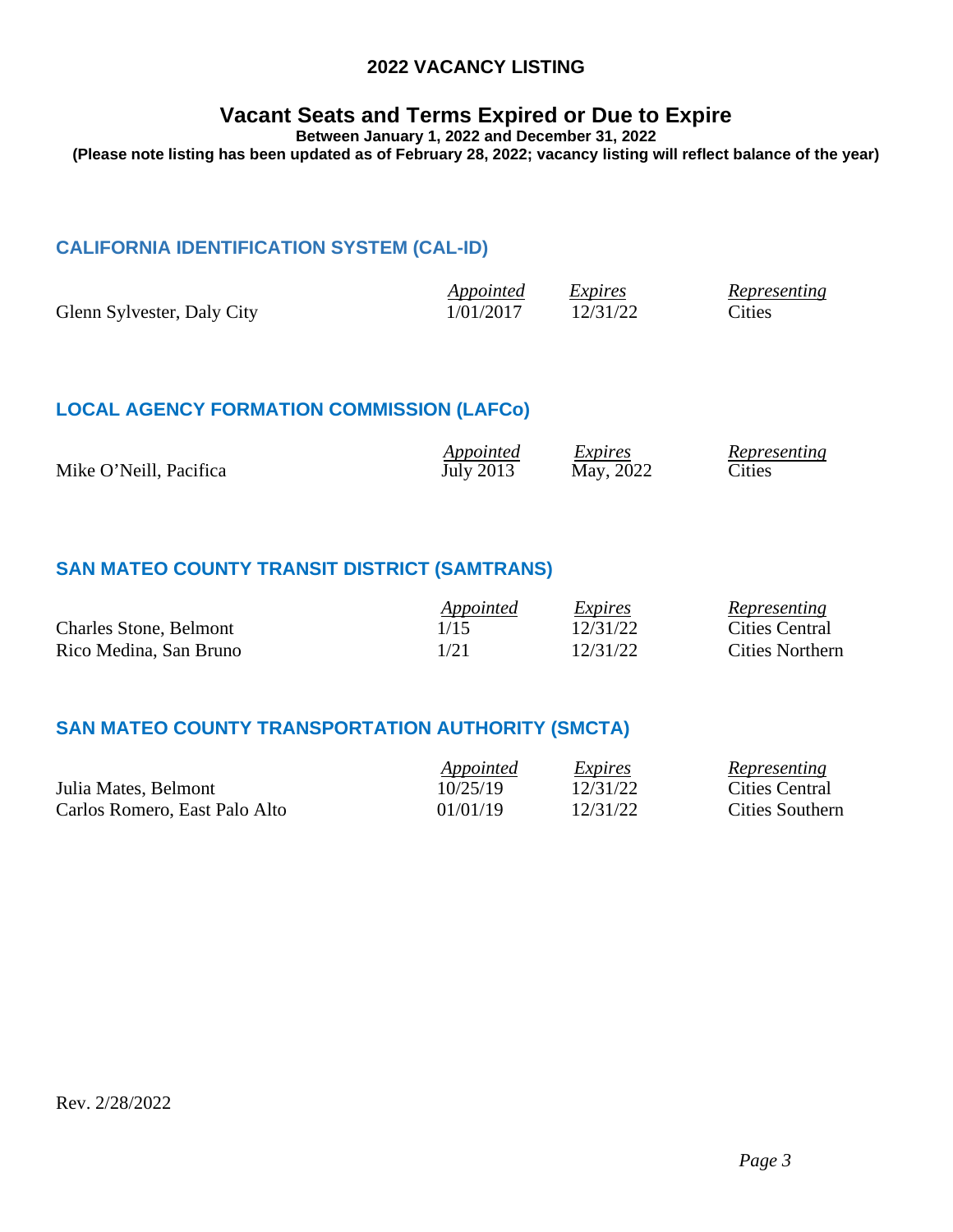## <span id="page-3-0"></span>**ASSOCIATION OF BAY AREA GOVERNMENTS (ABAG)**

Executive Board

| <b>CURRENT MEMBERSHIP</b><br>(San Mateo County)<br>David J. Canepa                                                                                                                                                                                         |                                                                                                                                                                                                                                                                                                                                                                                                                                                                                                                                                                                                                                                                                                                                                                                                                                                                                                                                                      | Date First<br><b>Appointed</b><br>01/28/20 | <b>Current Term</b><br><b>Expires</b><br>12/31/22 | Representing<br><b>Board of Supervisors</b>                                            |
|------------------------------------------------------------------------------------------------------------------------------------------------------------------------------------------------------------------------------------------------------------|------------------------------------------------------------------------------------------------------------------------------------------------------------------------------------------------------------------------------------------------------------------------------------------------------------------------------------------------------------------------------------------------------------------------------------------------------------------------------------------------------------------------------------------------------------------------------------------------------------------------------------------------------------------------------------------------------------------------------------------------------------------------------------------------------------------------------------------------------------------------------------------------------------------------------------------------------|--------------------------------------------|---------------------------------------------------|----------------------------------------------------------------------------------------|
| <b>City Selection Appointments:</b><br>Giselle Hale, Redwood City<br>12/18/20<br>06/30/23<br>Carlos Romero, East Palo Alto<br>12/18/20<br>06/30/23<br>01/29/21<br>06/30/23<br>Richa Awasthi, Foster City<br>06/28/19<br>06/30/23<br>Sam Hindi, Foster City |                                                                                                                                                                                                                                                                                                                                                                                                                                                                                                                                                                                                                                                                                                                                                                                                                                                                                                                                                      |                                            |                                                   | Cities<br>Cities<br>Cities (Alternate)<br>Cities (Alternate)                           |
| Authority:                                                                                                                                                                                                                                                 | September 26, 1960, amended Resolution 15815 adopted January 12, 1961.                                                                                                                                                                                                                                                                                                                                                                                                                                                                                                                                                                                                                                                                                                                                                                                                                                                                               |                                            |                                                   | Government Code Section 6500; Joint Powers Agreement Resolution 15506 adopted          |
| Membership<br>requirements:                                                                                                                                                                                                                                | Two Supervisors and two City Councilmembers.                                                                                                                                                                                                                                                                                                                                                                                                                                                                                                                                                                                                                                                                                                                                                                                                                                                                                                         |                                            |                                                   |                                                                                        |
| Term of office:                                                                                                                                                                                                                                            | 2 years                                                                                                                                                                                                                                                                                                                                                                                                                                                                                                                                                                                                                                                                                                                                                                                                                                                                                                                                              |                                            |                                                   |                                                                                        |
| Duties:                                                                                                                                                                                                                                                    | The Executive Board shall have the budgetary duties and responsibilities set forth in<br>Article XI [of the ABAG Bylaws]. The Executive Board shall submit a full report of its<br>activities at the General Assembly's annual meeting. Subject to any constraint or<br>limitation imposed by the General Assembly, the Executive Board shall exercise all<br>powers of the Association between meetings of the General Assembly; provided that,<br>the Executive Board shall not amend these Bylaws, nor shall it exercise the budgetary<br>powers reserved to the General Assembly under Article XI of these Bylaws. The<br>Executive Board shall be responsible for carrying out policy decisions made by the<br>General Assembly. Recommendations from committees for policy actions shall be<br>made to the Executive Board. Unless otherwise directed by the General Assembly, the<br>Executive Board may take action on such recommendations. |                                            |                                                   |                                                                                        |
| Appointment:                                                                                                                                                                                                                                               | appointed by the City Selection Committee (Open Seat).                                                                                                                                                                                                                                                                                                                                                                                                                                                                                                                                                                                                                                                                                                                                                                                                                                                                                               |                                            |                                                   | Supervisors are appointed by the Board of Supervisors, City Councilmembers are         |
| Compensation:                                                                                                                                                                                                                                              | \$150 per Board or Committee meeting, with a maximum of 48 meetings per year.                                                                                                                                                                                                                                                                                                                                                                                                                                                                                                                                                                                                                                                                                                                                                                                                                                                                        |                                            |                                                   |                                                                                        |
| Meetings:                                                                                                                                                                                                                                                  | Street, San Francisco.                                                                                                                                                                                                                                                                                                                                                                                                                                                                                                                                                                                                                                                                                                                                                                                                                                                                                                                               |                                            |                                                   | 3rd Thursdays/alternate month, 7:00 p.m. – 9:00 p.m., Bay Area Metro Center, 375 Beale |
| Contact:                                                                                                                                                                                                                                                   | 700, San Francisco, CA 94105. 415-820-7913, fcastro@bayareametro.gov                                                                                                                                                                                                                                                                                                                                                                                                                                                                                                                                                                                                                                                                                                                                                                                                                                                                                 |                                            |                                                   | Fred Castro, Clerk of the Board, ABAG, Bay Area Metro Center, 375 Beale Street, Suite  |
| <b>ABAG</b> Contact:                                                                                                                                                                                                                                       | Brad Paul, Deputy Executive Director, Local Government Services, Metropolitan<br>Transportation Commission, Bay Area Metro Center 375 Beale Street, Suite 800, San<br>Francisco (415) 820-7955, bpaul@bayareametro.gov.                                                                                                                                                                                                                                                                                                                                                                                                                                                                                                                                                                                                                                                                                                                              |                                            |                                                   |                                                                                        |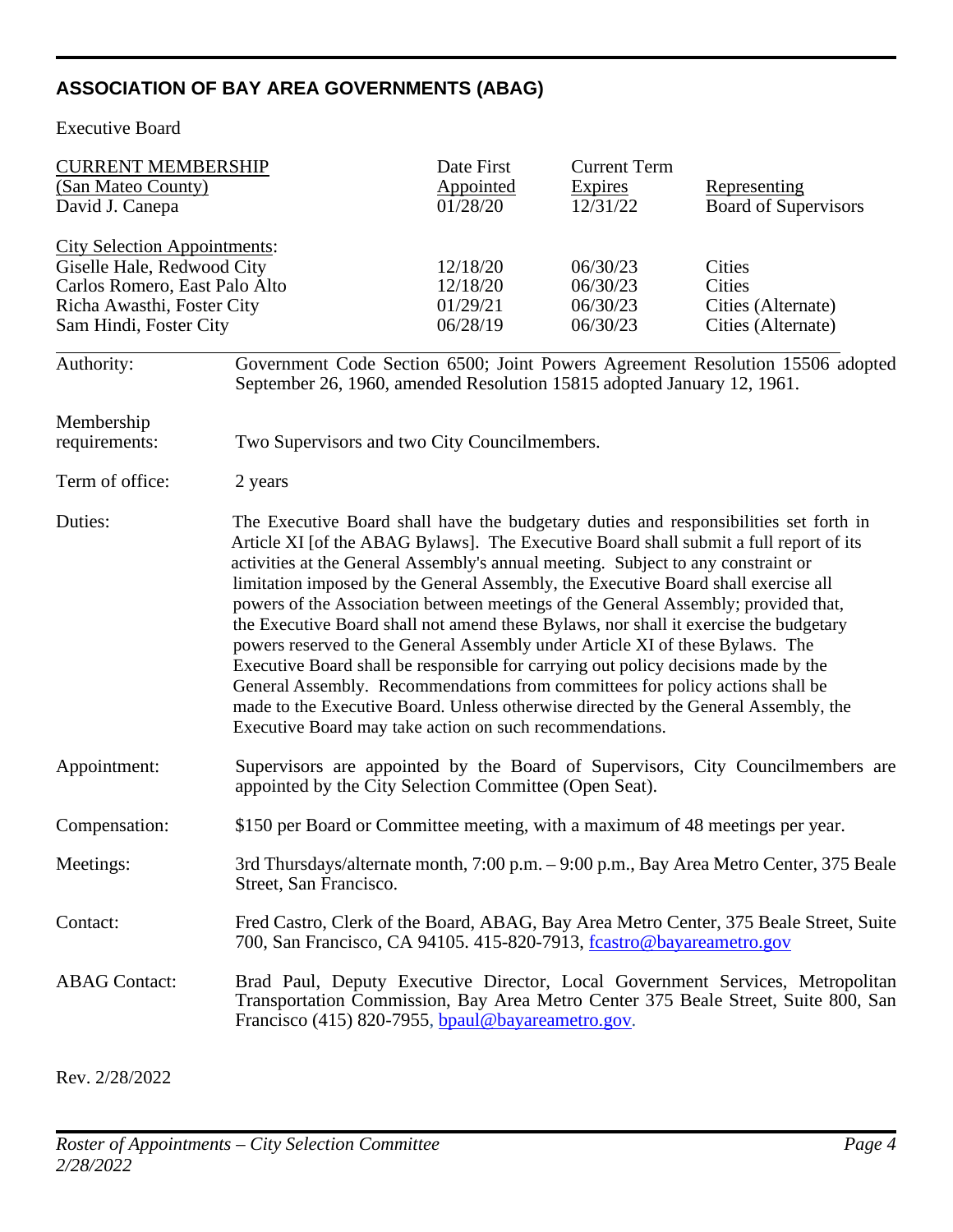## <span id="page-4-0"></span>**BAY AREA AIR QUALITY MANAGEMENT DISTRICT (BAAQMD)**

|                                                            | Date First | <b>Current Term</b> |                      |
|------------------------------------------------------------|------------|---------------------|----------------------|
| <b>CURRENT MEMBERSHIP</b>                                  | Appointed  | Expires             | <b>Representing</b>  |
| (San Mateo County)                                         |            |                     |                      |
| Carole Groom, Board of Directors                           | 01/21/09   | 12/31/22            | Board of Supervisors |
| David J. Canepa, Board of Directors                        | 01/03/17   | 12/31/23            | Board of Supervisors |
| <b>City Selection Appointment:</b><br>Davina Hurt, Belmont | 10/25/19   | 12/31/23            | Cities               |

| Authority:                  | Health and Safety Code, Section 40200.                                                                                                                                                                                                                |
|-----------------------------|-------------------------------------------------------------------------------------------------------------------------------------------------------------------------------------------------------------------------------------------------------|
| Membership<br>requirements: | Member of the Board of Supervisors and a City Councilmember.                                                                                                                                                                                          |
| Term of office:             | 4 years for members appointed by the Board of Supervisors; 2 years for members appointed<br>by the City Selection Committee.                                                                                                                          |
| Duties:                     | The Board is the governing body of the District and shall exercise all powers of the<br>District, except as otherwise provided. The Board establishes and executes an effective<br>program for the reduction of air contaminants within the District. |
| Appointment:                | Supervisor appointed by the Board of Supervisors, Councilmember appointed by the City<br>Selection Committee.                                                                                                                                         |
| Compensation:               | \$100 per meeting, plus travel expenses, per diem shall not exceed \$6,000 per year.                                                                                                                                                                  |
| Meetings:                   | 1st & 3rd Wednesdays of the month, 9:30 a.m. at the Air Quality Management District,<br>939 Ellis Street, 7 <sup>th</sup> Floor, San Francisco.                                                                                                       |
| Contact:                    | Marcy Hiratzka, Clerk of the Board, 375 Beale Street Suite 600 San Francisco, CA 94105.<br>$(415)$ 749-5073, mhiratzka@baaqmd.gov                                                                                                                     |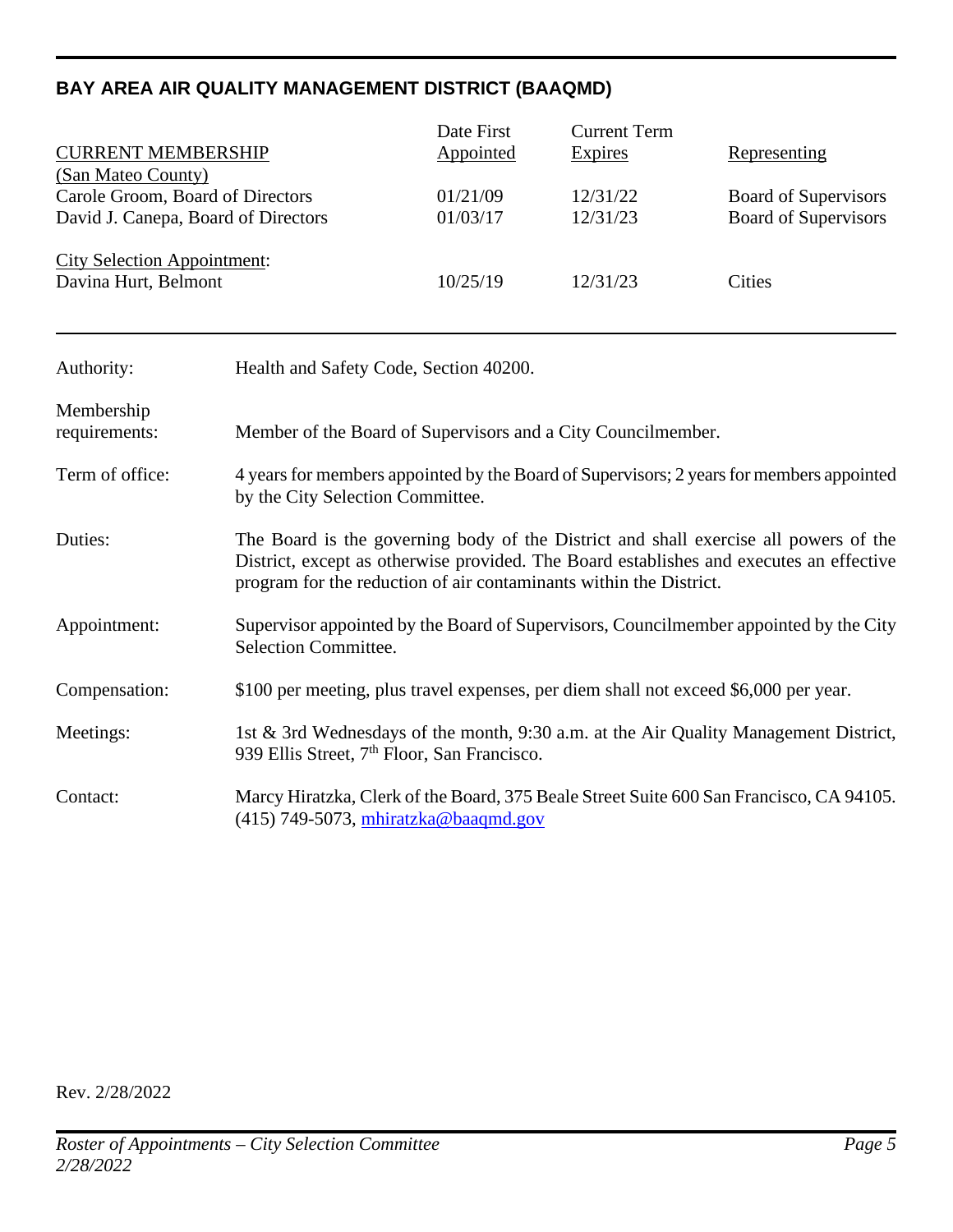## <span id="page-5-0"></span>**CALIFORNIA IDENTIFICATION SYSTEM (CAL-ID)**

|                                           |                                                                          | Date First | <b>Current Term</b> |                                                                                                                                                                                                                                                                                      |
|-------------------------------------------|--------------------------------------------------------------------------|------------|---------------------|--------------------------------------------------------------------------------------------------------------------------------------------------------------------------------------------------------------------------------------------------------------------------------------|
| <b>CURRENT MEMBERSHIP</b>                 |                                                                          | Appointed  | <b>Expires</b>      | <b>Representing</b>                                                                                                                                                                                                                                                                  |
| David J. Canepa                           |                                                                          | 1/03/2017  | 12/31/22            | <b>Board of Supervisors</b>                                                                                                                                                                                                                                                          |
| Carlos Bolanos, Sheriff's Office          |                                                                          |            |                     | Sheriff                                                                                                                                                                                                                                                                              |
| Jeff Maltbie, San Carlos                  |                                                                          |            |                     | <b>City Manager</b>                                                                                                                                                                                                                                                                  |
| Steve Wagstaffe, DA's Office              |                                                                          |            |                     | <b>District Attorney</b>                                                                                                                                                                                                                                                             |
| Albert Pardini, City of East Palo Alto PD |                                                                          |            |                     | Chief                                                                                                                                                                                                                                                                                |
|                                           | Mike Matteucci, City of Burlingame PD, Chair                             |            |                     | Chief                                                                                                                                                                                                                                                                                |
| <b>City Selection Appointment:</b>        |                                                                          |            |                     |                                                                                                                                                                                                                                                                                      |
| Glenn Sylvester, Daly City                |                                                                          | 1/01/2017  | 12/31/22            | Cities                                                                                                                                                                                                                                                                               |
| Authority:                                | Penal Code Section 11112.4, Resolution 47314 adopted September 24, 1985. |            |                     |                                                                                                                                                                                                                                                                                      |
| Membership                                |                                                                          |            |                     |                                                                                                                                                                                                                                                                                      |
| requirements:                             | member-at-large.                                                         |            |                     | 7 members; one member of the Board of Supervisors, Sheriff, District Attorney, Chief of<br>Police of the Department having the largest number of sworn personnel within the County,<br>2nd Chief selected by all other Chiefs within the County, 1 representative of the Cities, and |
| Term of Office:                           | 3 years, beginning on January 1st and ending December 31st               |            |                     |                                                                                                                                                                                                                                                                                      |
| Duties:                                   | procedures adopted by the State Department of Justice.                   |            |                     | Determine the placement of Random Access Network (RAN) equipment within the County<br>and to coordinate acceptance, delivery and installation. Develop procedures necessary to<br>regulate the use and maintenance of the equipment, adhering to the policy guidelines and           |
| Appointment:                              | Association; and member-at-large is chosen by other members.             |            |                     | Councilmember is appointed by City Selection Committee, on behalf of the Council of<br>Cities; Supervisor by the Board of Supervisors; 2nd Police Chief by Police Chiefs                                                                                                             |
| Compensation:                             | None                                                                     |            |                     |                                                                                                                                                                                                                                                                                      |
| Meetings:                                 | Various locations, 2:00 p.m.                                             |            |                     |                                                                                                                                                                                                                                                                                      |
| Contact:                                  | 312-5307 akaragianes@smcgov.org                                          |            |                     | Alex Karagianes, Laboratory Director, San Mateo County Sheriff's Dept., Crime Lab (650)                                                                                                                                                                                              |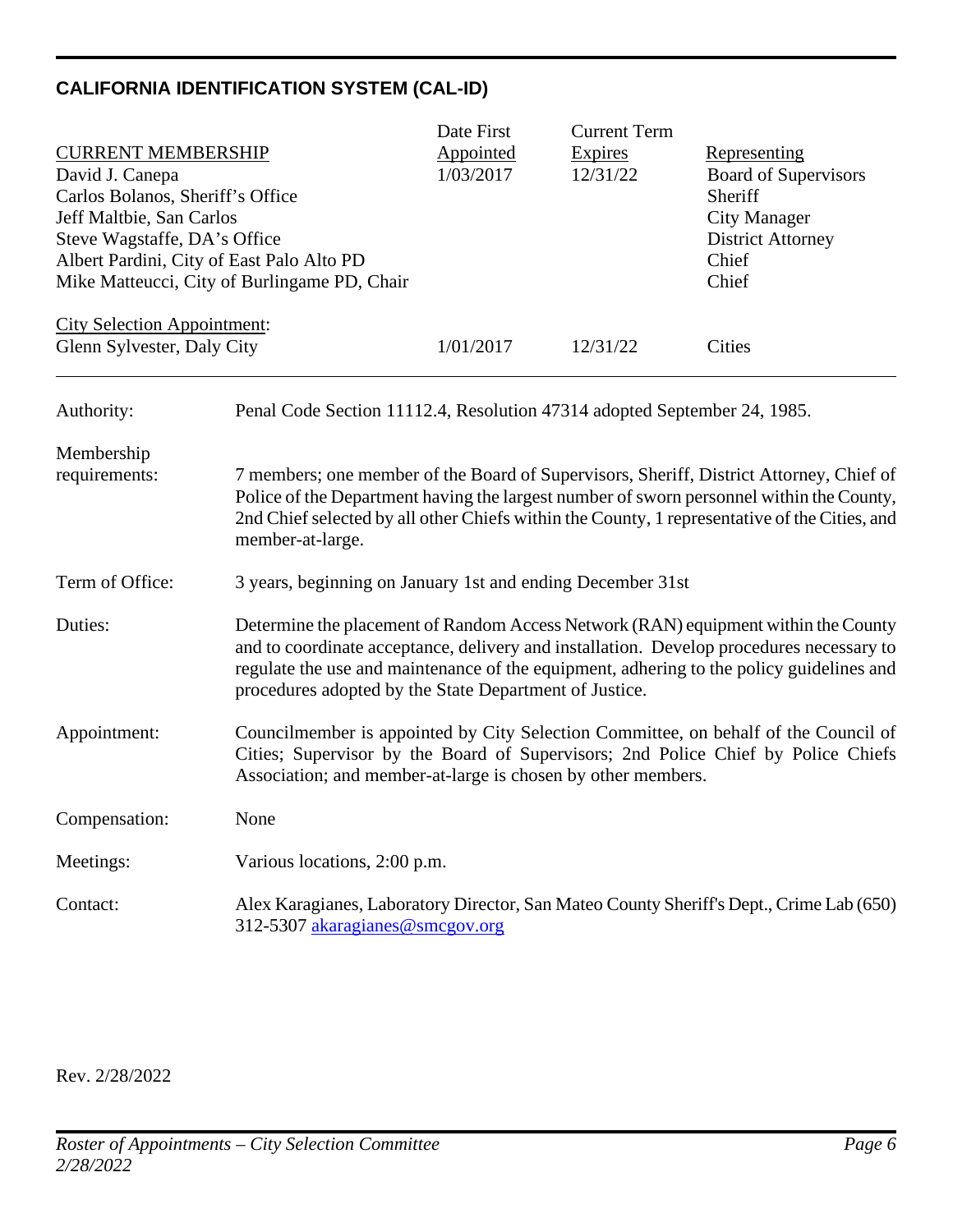## <span id="page-6-0"></span>**DOMESTIC VIOLENCE COUNCIL (DVC)**

| <b>CURRENT MEMBERSHIP</b><br>Carole Groom(Chair)<br>Michael Callagy<br>Sgt. Jeff Carr<br>Elisa Kuhl (Vice-Chair)<br>Lisa Bergman<br>Selina Toy-Lee<br>Lori Smiley-Klingler<br><b>Noelle Bruton</b><br><b>Robert Foucrault</b><br><b>Robert Spencer</b><br>Geri Archibald<br>Tony Psaila<br>John Munsey<br><b>Molly Henricks</b><br>Mary McGrath<br>Karen Ferguson<br><b>Sue Datta</b><br>Anaya Drabkin<br><b>Nicole Reyes</b><br>Jenny Horne<br>Stephanie Bilinski<br><b>Becky Arredondo</b><br><b>Rose Mukhar</b><br>Cynthia Hunter<br><b>VACANT</b><br><b>VACANT</b><br><b>VACANT</b><br><b>City Selection Appointments:</b> | Appointed<br>1/1/19<br>10/1/19<br>1/1/18<br>6/1/18<br>10/1/20<br>6/1/18<br>6/1/18<br>7/23/19 | Expires<br>12/31/22<br>12/31/22<br>12/31/21<br>6/30/21<br>6/30/21<br>12/31/21<br>12/31/22 | <b>Category</b><br><b>Board of Supervisors</b><br><b>County Manager</b><br>Sheriff<br><b>District Attorney</b><br><b>Superior Court</b><br><b>HSA</b><br>Probation<br><b>Health System</b><br>Coroner<br><b>SMMC/Keller Center</b><br>Keller Center<br>Police Chief's Association<br>Police Chief's Association<br><b>SMCOE</b><br><b>SMCOE</b><br><b>CORA</b><br><b>CSW</b><br><b>CSW</b><br>Bay Area Legal Aid<br>Legal Aid of SMC<br>Legal Aid of SMC (Alt.)<br><b>Correctional Health</b><br>At-Large<br>At-Large<br>At-Large<br>At-Large<br>Non-profit |
|--------------------------------------------------------------------------------------------------------------------------------------------------------------------------------------------------------------------------------------------------------------------------------------------------------------------------------------------------------------------------------------------------------------------------------------------------------------------------------------------------------------------------------------------------------------------------------------------------------------------------------|----------------------------------------------------------------------------------------------|-------------------------------------------------------------------------------------------|-------------------------------------------------------------------------------------------------------------------------------------------------------------------------------------------------------------------------------------------------------------------------------------------------------------------------------------------------------------------------------------------------------------------------------------------------------------------------------------------------------------------------------------------------------------|
| Ruben Abrica, East Palo Alto<br>Christine Krolik, Hillsborough                                                                                                                                                                                                                                                                                                                                                                                                                                                                                                                                                                 | 12/18/20<br>12/18/20                                                                         | 12/31/23<br>12/31/23                                                                      | <b>Cities</b><br>Cities – Alternate                                                                                                                                                                                                                                                                                                                                                                                                                                                                                                                         |
|                                                                                                                                                                                                                                                                                                                                                                                                                                                                                                                                                                                                                                |                                                                                              |                                                                                           |                                                                                                                                                                                                                                                                                                                                                                                                                                                                                                                                                             |

Authority: Resolution 62407 adopted November 17, 1998, Amended Resolution 68609 adopted March 27, 2007.

Membership: A member of the Board of Supervisors; the County Manager or his/her representative, the Presiding Judge of the Superior Court or his/her representative; the Sheriff or his/her representative; the District Attorney or his/her representative; the Coroner or his/her representative; the County Superintendent of Schools or his/her representative; the Chief Probation Officer or his/her representative; the Director of the Health System or his/her representative; the Director of Human Services or his/her representative; the Director of the Keller Center or his/her representative; a representative of the Council of Cities; a representative of the Police Chiefs' Association; a representative of the Commission on the Status of Women; two individuals representing non-profit agencies servicing battered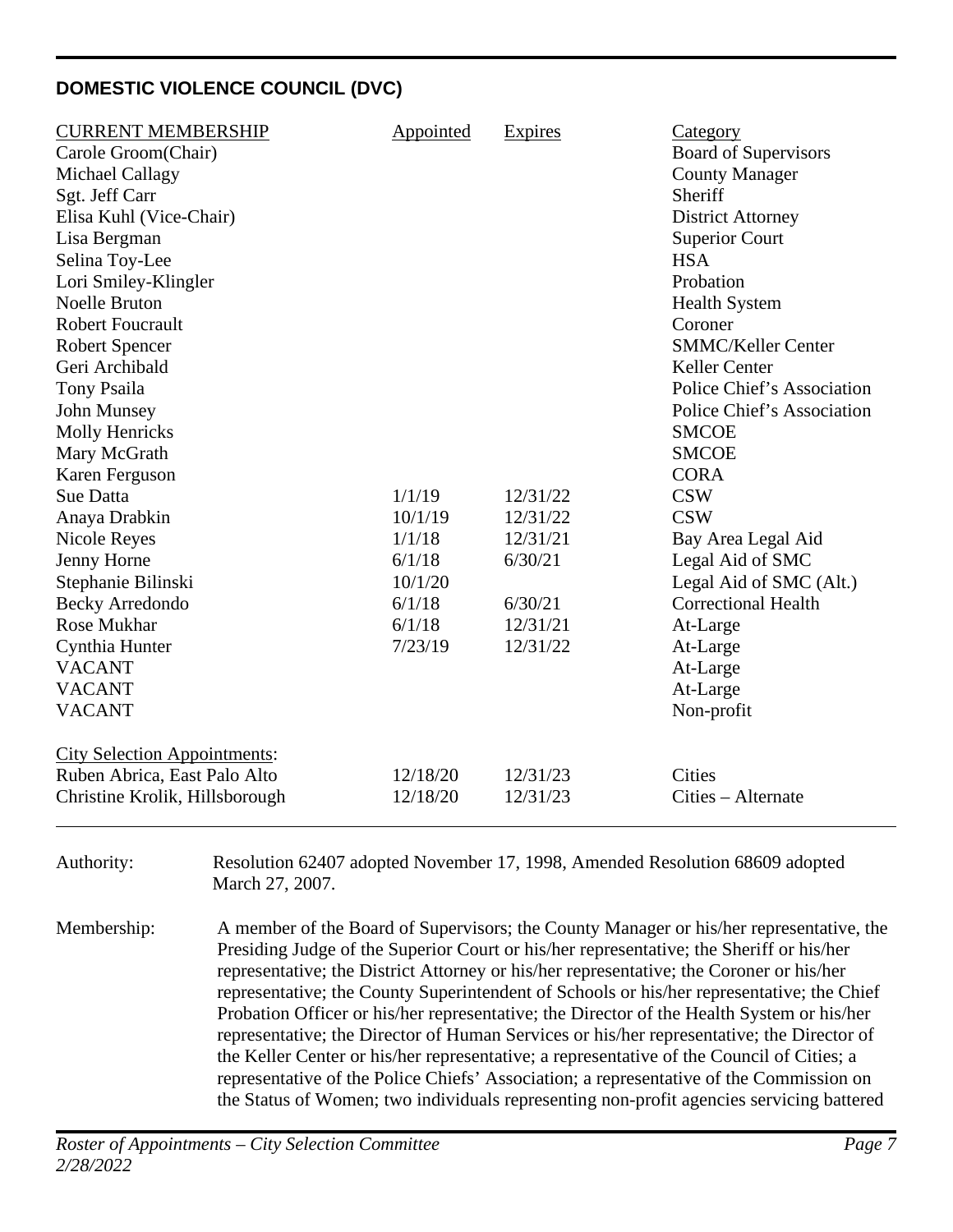|                 | women; one individual representing agencies or individuals who provide treatment<br>services to batterers; one individual representing each of the two non-profit agencies<br>providing legal services to battered women; and four individuals representing the<br>community at large.                                                                                                                                                                                                                                                                                                                                             |
|-----------------|------------------------------------------------------------------------------------------------------------------------------------------------------------------------------------------------------------------------------------------------------------------------------------------------------------------------------------------------------------------------------------------------------------------------------------------------------------------------------------------------------------------------------------------------------------------------------------------------------------------------------------|
| Term of Office: | 3 years; maximum of 4 terms or 12 years                                                                                                                                                                                                                                                                                                                                                                                                                                                                                                                                                                                            |
| Duties:         | To evaluate, make recommendations and initiate activities regarding: current responses of<br>law enforcement, the judicial system, health care services and community resources; local<br>government efforts to reduce domestic and family violence; public awareness and public<br>education necessary to effect prevention activities; the collection of statistics and data; the<br>adequacy of federal, state and local laws; and the need for services for those who are<br>victims of domestic and family violence. The Council will develop an annual work plan<br>and submit an annual report to the Board of Supervisors. |
| Appointment:    | The members representing non-profit agencies servicing battered women, agencies or<br>individuals who provide treatment services to batterers, the non-profit agency providing<br>legal services to battered women and the community at large are appointed by the Board of<br>Supervisors.                                                                                                                                                                                                                                                                                                                                        |
| Compensation:   | None                                                                                                                                                                                                                                                                                                                                                                                                                                                                                                                                                                                                                               |
| Meetings:       | 2 <sup>nd</sup> Thursday/month on a quarterly basis (January, April, July, October), Room 101 (1 <sup>st</sup><br>floor), 3:00 PM 455 County Center, Redwood City                                                                                                                                                                                                                                                                                                                                                                                                                                                                  |
| Contact:        | Tanya Beat, Director, Commission of Status of Women, 455 County Center, 5 <sup>th</sup> Floor,<br>Redwood City 94063, (650) 363-4467, theat@smcgov.org                                                                                                                                                                                                                                                                                                                                                                                                                                                                             |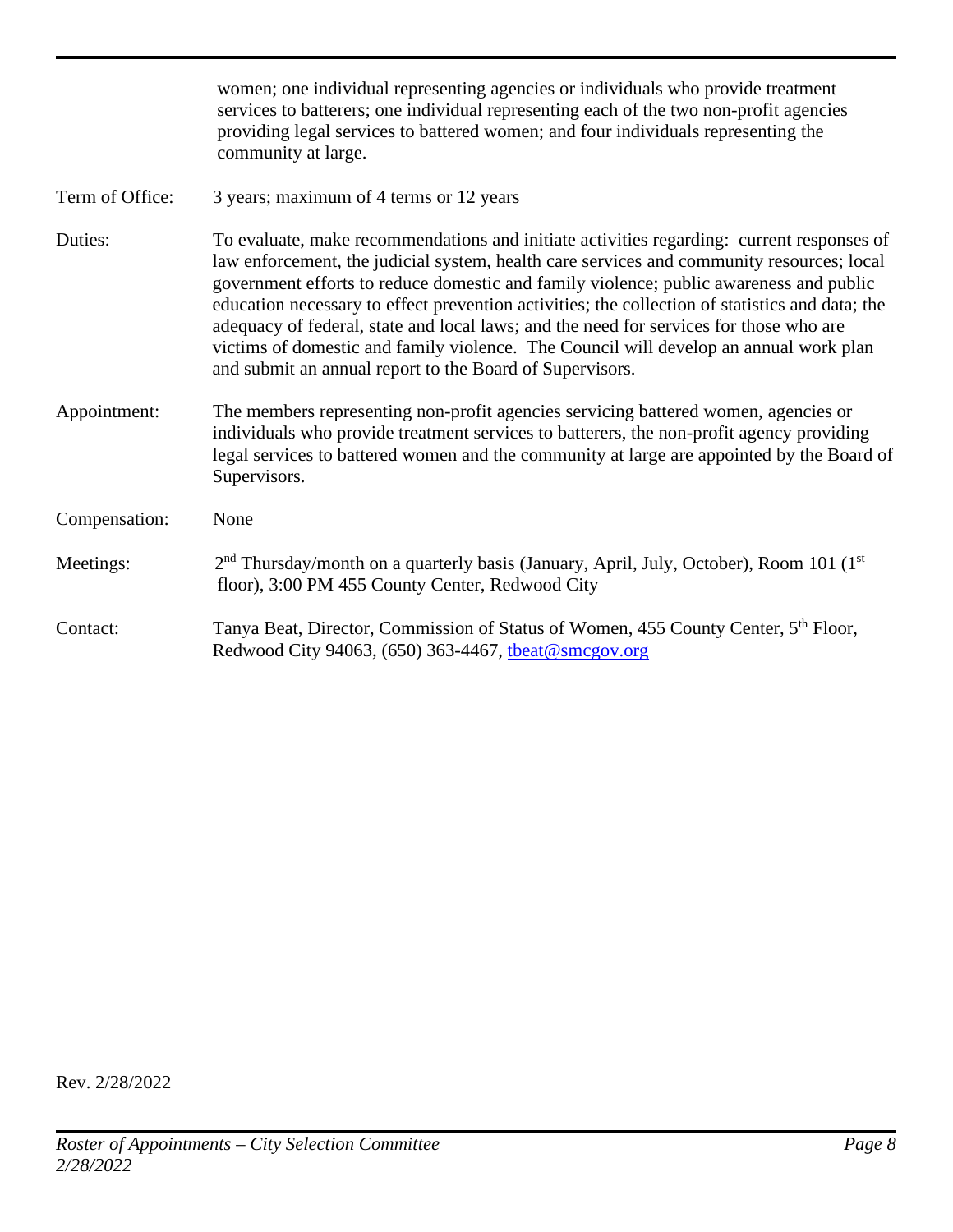## <span id="page-8-0"></span>**HOUSING AND COMMUNITY DEVELOPMENT COMMITTEE**

| <b>CURRENT MEMBERSHIP</b>           |                                                                                                                                                                                                                                                                                                                                                                                                                                                                                                                                                                                                                          | Date First<br>Appointed | <b>Current Term</b><br>Expires | Representing                                                                                                                                                                                                                                                                                                                                                                                                                                                                                                                                     |
|-------------------------------------|--------------------------------------------------------------------------------------------------------------------------------------------------------------------------------------------------------------------------------------------------------------------------------------------------------------------------------------------------------------------------------------------------------------------------------------------------------------------------------------------------------------------------------------------------------------------------------------------------------------------------|-------------------------|--------------------------------|--------------------------------------------------------------------------------------------------------------------------------------------------------------------------------------------------------------------------------------------------------------------------------------------------------------------------------------------------------------------------------------------------------------------------------------------------------------------------------------------------------------------------------------------------|
| Joan Kilroe                         |                                                                                                                                                                                                                                                                                                                                                                                                                                                                                                                                                                                                                          | 1/1//20                 | 12/31/23                       | Commission on Aging                                                                                                                                                                                                                                                                                                                                                                                                                                                                                                                              |
| Steven Van                          |                                                                                                                                                                                                                                                                                                                                                                                                                                                                                                                                                                                                                          | 12/07/21                | 12/31/24                       | Comm. on Disabilities                                                                                                                                                                                                                                                                                                                                                                                                                                                                                                                            |
| Laura Escobar                       |                                                                                                                                                                                                                                                                                                                                                                                                                                                                                                                                                                                                                          | 1/15/13                 | 12/31/22                       | Homeless Continuum of<br>Care                                                                                                                                                                                                                                                                                                                                                                                                                                                                                                                    |
| Linda Lopez                         |                                                                                                                                                                                                                                                                                                                                                                                                                                                                                                                                                                                                                          | 01/28/03                | 12/31/22                       | <b>Unincorporated North</b><br><b>Fair Oaks</b>                                                                                                                                                                                                                                                                                                                                                                                                                                                                                                  |
| Larry Moody                         |                                                                                                                                                                                                                                                                                                                                                                                                                                                                                                                                                                                                                          | 03/01/11                | 12/31/23                       | Low-Income Community                                                                                                                                                                                                                                                                                                                                                                                                                                                                                                                             |
| <b>Richard Beadle</b>               |                                                                                                                                                                                                                                                                                                                                                                                                                                                                                                                                                                                                                          | 10/6/20                 | 12/31/24                       | <b>Unincorporated Coastside</b>                                                                                                                                                                                                                                                                                                                                                                                                                                                                                                                  |
| Sandra Council                      |                                                                                                                                                                                                                                                                                                                                                                                                                                                                                                                                                                                                                          | 02/9/16                 | 12/31/24                       | City of San Mateo                                                                                                                                                                                                                                                                                                                                                                                                                                                                                                                                |
| Dean Isaacs                         |                                                                                                                                                                                                                                                                                                                                                                                                                                                                                                                                                                                                                          | 3/01/11                 | 12/31/23                       | Member-At-Large                                                                                                                                                                                                                                                                                                                                                                                                                                                                                                                                  |
| <b>Richard Hedges</b>               |                                                                                                                                                                                                                                                                                                                                                                                                                                                                                                                                                                                                                          | 06/29/21                | 12/31/22                       | Member At-Large                                                                                                                                                                                                                                                                                                                                                                                                                                                                                                                                  |
| Jenny Skoble                        |                                                                                                                                                                                                                                                                                                                                                                                                                                                                                                                                                                                                                          | 06/21/16                | 12/31/23                       | Member At-Large                                                                                                                                                                                                                                                                                                                                                                                                                                                                                                                                  |
| Annie Tsai                          |                                                                                                                                                                                                                                                                                                                                                                                                                                                                                                                                                                                                                          | 1/8/19                  | 12/31/22                       | Member-At-Large                                                                                                                                                                                                                                                                                                                                                                                                                                                                                                                                  |
| Nell Selander                       |                                                                                                                                                                                                                                                                                                                                                                                                                                                                                                                                                                                                                          | 10/23/18                | 12/31/24                       | City of South San                                                                                                                                                                                                                                                                                                                                                                                                                                                                                                                                |
|                                     |                                                                                                                                                                                                                                                                                                                                                                                                                                                                                                                                                                                                                          |                         |                                | Francisco-Economic                                                                                                                                                                                                                                                                                                                                                                                                                                                                                                                               |
|                                     |                                                                                                                                                                                                                                                                                                                                                                                                                                                                                                                                                                                                                          |                         |                                | Development and                                                                                                                                                                                                                                                                                                                                                                                                                                                                                                                                  |
|                                     |                                                                                                                                                                                                                                                                                                                                                                                                                                                                                                                                                                                                                          |                         |                                | Housing Deputy Mngr.                                                                                                                                                                                                                                                                                                                                                                                                                                                                                                                             |
|                                     |                                                                                                                                                                                                                                                                                                                                                                                                                                                                                                                                                                                                                          |                         |                                |                                                                                                                                                                                                                                                                                                                                                                                                                                                                                                                                                  |
| <b>City Selection Appointments:</b> |                                                                                                                                                                                                                                                                                                                                                                                                                                                                                                                                                                                                                          |                         |                                |                                                                                                                                                                                                                                                                                                                                                                                                                                                                                                                                                  |
| Ron Collins, San Carlos             |                                                                                                                                                                                                                                                                                                                                                                                                                                                                                                                                                                                                                          | 01/01/13                | 12/31/24                       | Cities                                                                                                                                                                                                                                                                                                                                                                                                                                                                                                                                           |
| Donna Colson, Burlingame            |                                                                                                                                                                                                                                                                                                                                                                                                                                                                                                                                                                                                                          | 01/01/17                | 12/31/24                       | Cities                                                                                                                                                                                                                                                                                                                                                                                                                                                                                                                                           |
|                                     |                                                                                                                                                                                                                                                                                                                                                                                                                                                                                                                                                                                                                          |                         |                                |                                                                                                                                                                                                                                                                                                                                                                                                                                                                                                                                                  |
| Authority:                          | adopted January 28, 2003.                                                                                                                                                                                                                                                                                                                                                                                                                                                                                                                                                                                                |                         |                                | Housing and Safety Code 34120.5; Ordinance Code § 2.08010-050; Resolution 65783                                                                                                                                                                                                                                                                                                                                                                                                                                                                  |
|                                     |                                                                                                                                                                                                                                                                                                                                                                                                                                                                                                                                                                                                                          |                         |                                |                                                                                                                                                                                                                                                                                                                                                                                                                                                                                                                                                  |
| Membership<br>requirements:         |                                                                                                                                                                                                                                                                                                                                                                                                                                                                                                                                                                                                                          |                         |                                | 15-17 member; Two member appointed by the Council of Cities, one member appointed by                                                                                                                                                                                                                                                                                                                                                                                                                                                             |
|                                     | County HOME Consortium (currently only South San Francisco).                                                                                                                                                                                                                                                                                                                                                                                                                                                                                                                                                             |                         |                                | the Commission on Aging, one member appointed by the Commission on Disabilities, one<br>member appointed by the Executive committee of the Continuum of Care Planning Board,<br>one member living in the unincorporated area of North Fair Oaks, one member living in the<br>unincorporated Coastside, one member living in a low-income community, six-eight<br>Members-At-Large, one of whom shall have experience or expertise in real estate, finance,<br>development or operations and one member appointed by each Entitlement city in the |
| Term of office:                     | Four years; maximum 12 years.                                                                                                                                                                                                                                                                                                                                                                                                                                                                                                                                                                                            |                         |                                |                                                                                                                                                                                                                                                                                                                                                                                                                                                                                                                                                  |
| Duties:                             | Make recommendations to the Board of Supervisors, through the Director of the Office of<br>Housing, Human Services Agency, related to the expenditure of all housing and community<br>development funds' to review and provide a forum for public comment on affordable<br>housing and community development needs and priorities related to the development of the<br>Consolidated Plan and related Annual Action Plans, and to formulate recommendations<br>thereon; and to review and provide a forum for public comment on accomplishments and<br>performance as related to said Consolidated Plan and Action Plans. |                         |                                |                                                                                                                                                                                                                                                                                                                                                                                                                                                                                                                                                  |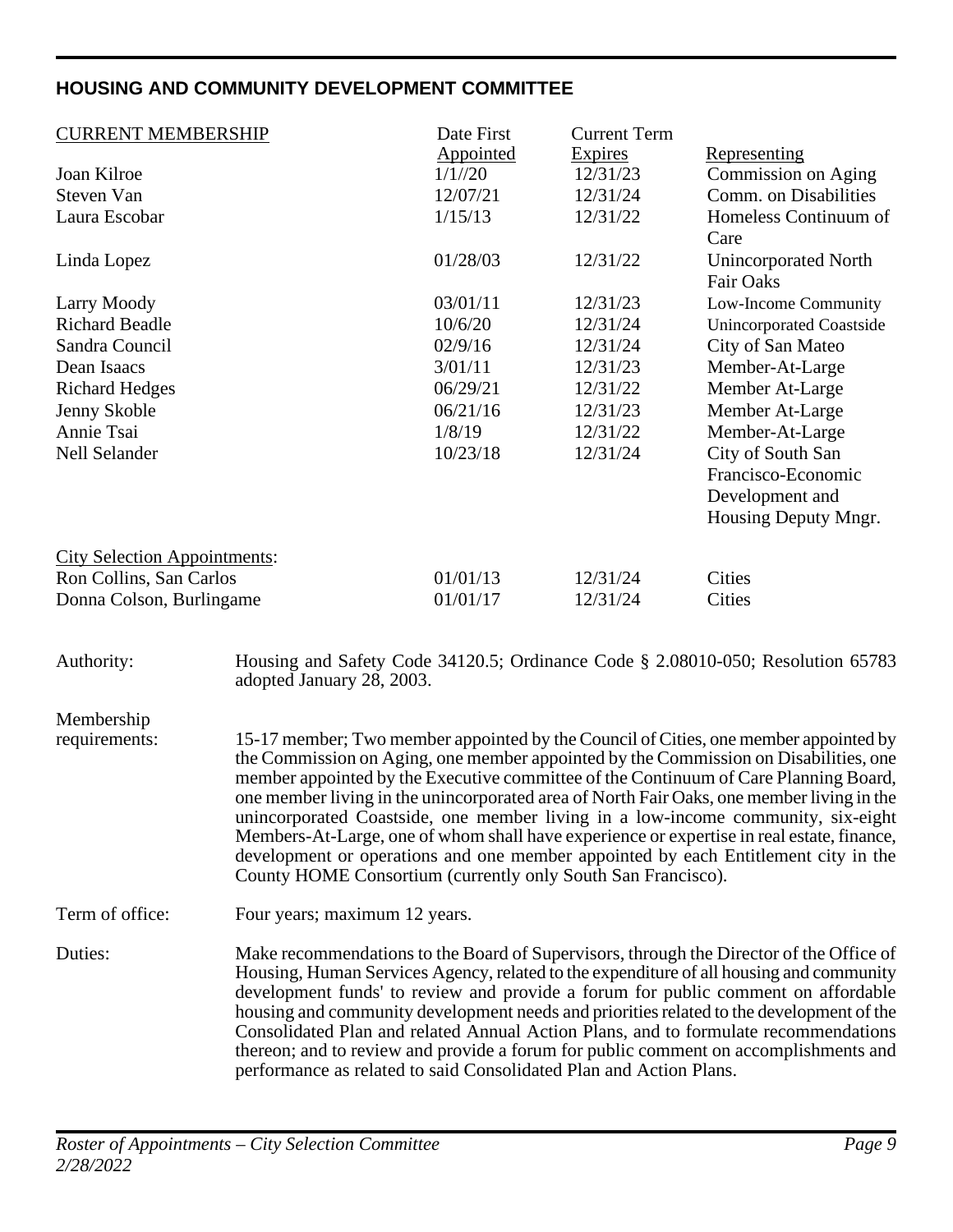| Appointment:  | The members of the Committee shall be appointed by the Board of Supervisors. The<br>categorical members shall be nominated by their respective agencies, however, the Board<br>of Supervisors retains the discretion to confirm or reject such nominations. |
|---------------|-------------------------------------------------------------------------------------------------------------------------------------------------------------------------------------------------------------------------------------------------------------|
| Compensation: | None.                                                                                                                                                                                                                                                       |
| Meeting:      | Minimum of four formal public meetings per fiscal year.                                                                                                                                                                                                     |
| Contact:      | Douglas W. Frederick, 264 Harbor Boulevard, Building A, Belmont 94002,<br>$(650)$ 802-3358, dwfrederick@smchousing.org                                                                                                                                      |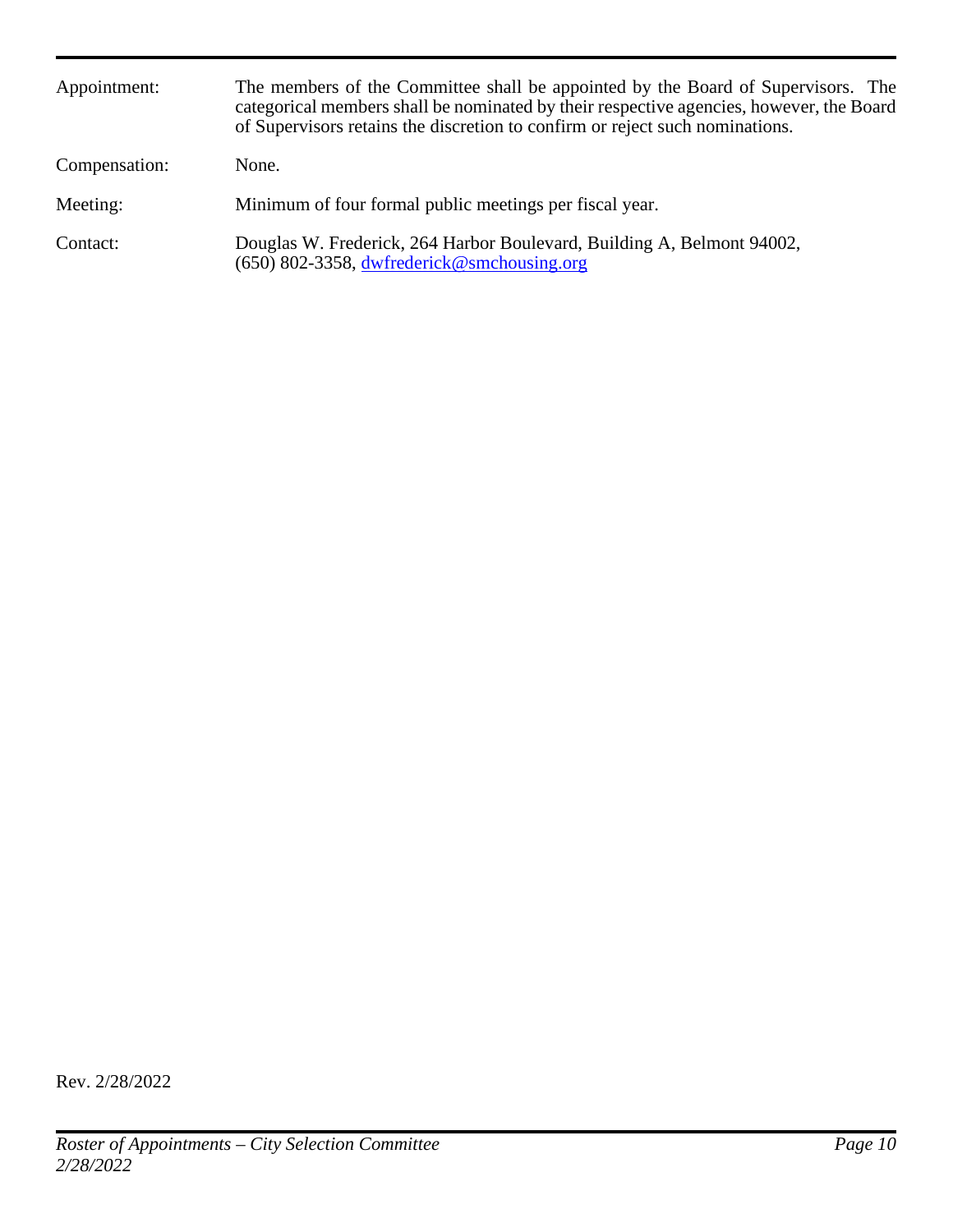## <span id="page-10-0"></span>**HOUSING ENDOWMENT AND REGIONAL TRUST (HEART)**

| <b>CURRENT MEMBERSHIP</b>          |                                                                                                                                                                                                                                                    | Date First       | <b>Current Term</b> |                                                                                    |
|------------------------------------|----------------------------------------------------------------------------------------------------------------------------------------------------------------------------------------------------------------------------------------------------|------------------|---------------------|------------------------------------------------------------------------------------|
|                                    |                                                                                                                                                                                                                                                    | <b>Appointed</b> | Expires             | Representing                                                                       |
| <b>Supervisor Don Horsley</b>      |                                                                                                                                                                                                                                                    | 05/24/11         | 12/31/22            | San Mateo County                                                                   |
| <b>Supervisor Warren Slocum</b>    |                                                                                                                                                                                                                                                    | 01/28/14         | 12/31/22            | San Mateo County                                                                   |
| Julie Baigent                      |                                                                                                                                                                                                                                                    | 07/25/07         | 02/28/22            | At-Large                                                                           |
| Karyl Eldridge                     |                                                                                                                                                                                                                                                    | 12/17/03         | 02/28/23            | At-Large                                                                           |
| James Ruigomez                     |                                                                                                                                                                                                                                                    | 09/27/17         | 02/28/23            | At-Large                                                                           |
| Larry Franzella                    |                                                                                                                                                                                                                                                    | 01/27/06         | 02/28/22            | At-Large                                                                           |
| Pam Frisella                       |                                                                                                                                                                                                                                                    | 12/04/14         | 02/28/23            | At-Large                                                                           |
| <b>Kitty Lopez</b>                 |                                                                                                                                                                                                                                                    | 01/27/16         | 02/28/22            | At-Large                                                                           |
| <b>Jack Matthews</b>               |                                                                                                                                                                                                                                                    | 01/27/16         | 02/28/22            | At-Large                                                                           |
| <b>Robert Morehead</b>             |                                                                                                                                                                                                                                                    | 09/27/17         | 02/28/22            | At-Large                                                                           |
|                                    |                                                                                                                                                                                                                                                    | 04/25/18         |                     |                                                                                    |
| Dave Hopkins                       |                                                                                                                                                                                                                                                    |                  | 02/28/22            | At-Large                                                                           |
| Nancy Magee                        |                                                                                                                                                                                                                                                    | 03/26/19         | 02/28/22            | At-Large                                                                           |
| <b>City Selection Appointments</b> |                                                                                                                                                                                                                                                    |                  |                     |                                                                                    |
| Diane Howard, Redwood City         |                                                                                                                                                                                                                                                    | 01/24/14         | 02/28/23            | Cities                                                                             |
| Rick Bonilla, San Mateo            |                                                                                                                                                                                                                                                    | 12/18/15         | 02/29/24            | <b>Cities</b>                                                                      |
| Sara McDowell, San Carlos          |                                                                                                                                                                                                                                                    | 04/26/19         | 02/29/24            | Cities                                                                             |
| Sam Hindi, Foster City             |                                                                                                                                                                                                                                                    | 10/25/19         | 02/29/24            | Cities                                                                             |
| Glenn R. Sylvester, Daly City      |                                                                                                                                                                                                                                                    | 1/26/18          | 02/28/25            | Cities                                                                             |
| Michael Brownrigg, Burlingame      |                                                                                                                                                                                                                                                    | 01/25/19         | 02/28/25            | Cities                                                                             |
| Deborah Penrose, Half Moon Bay     |                                                                                                                                                                                                                                                    | 01/25/19         | 02/28/25            | Cities                                                                             |
| Anne Oliva, Millbrae               |                                                                                                                                                                                                                                                    | 03/25/16         | 02/28/25            | Cities                                                                             |
| Mark Nagales, S. San Francisco     |                                                                                                                                                                                                                                                    | 01/25/19         | 02/28/25            | Cities                                                                             |
| Authority:                         | Resolution 65988 adopted May 31, 2003 approving the Joint Powers Agreement joining the<br>Housing Endowment and Trust of San Mateo County                                                                                                          |                  |                     |                                                                                    |
| Membership Reqs:                   |                                                                                                                                                                                                                                                    |                  |                     | 2 Supervisors & 9 City Council Members (Member Agencies only); 10 members At-Large |
| Term of office:                    | Supervisors serve at the pleasure of the Board of Supervisors, Cities and Members<br>At-Large serve 3 years, beginning on March 1 <sup>st</sup> and ending the last day of February.                                                               |                  |                     |                                                                                    |
| Duties:                            | The member shall be responsible for the joint fundraising, planning, adoption, financing,<br>administration, review, monitoring, enforcement, and reporting of certain workforce and<br>affordable housing program activities in San Mateo County. |                  |                     |                                                                                    |
| Appointment:                       | Supervisors are appointed by the Board of Supervisors, City Council Members are<br>appointed by the City Selection Committee and At-Large members are appointed by the<br><b>HEART</b> Board of Directors.                                         |                  |                     |                                                                                    |
| Compensation:                      | None.                                                                                                                                                                                                                                              |                  |                     |                                                                                    |
| Meetings:                          | $4th$ Wednesday of the month, 3:00-4:30 pm, Silicon Valley Community Foundation<br>Conference Center, 1300 S. El Camino Real, San Mateo                                                                                                            |                  |                     |                                                                                    |
| Contact:                           | Armando Sanchez, HEART (650) 204-5641; asanchez@heartofsmc.org                                                                                                                                                                                     |                  |                     |                                                                                    |
| Rev. 2/28/2022                     |                                                                                                                                                                                                                                                    |                  |                     |                                                                                    |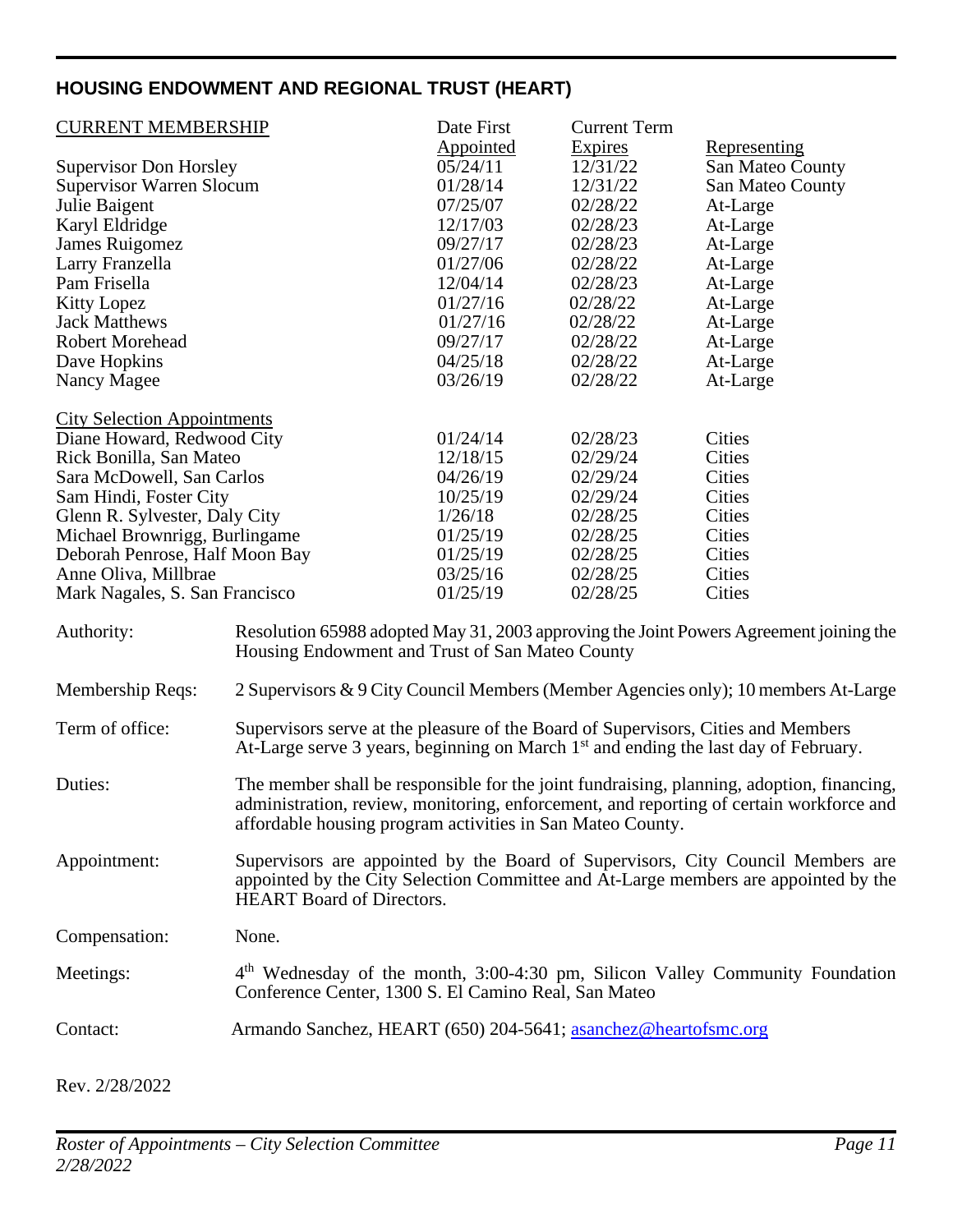### <span id="page-11-0"></span>**LOCAL AGENCY FORMATION COMMISSION (LAFCo)**

|                                     |                                        | Date First       | <b>Current Term</b> |                                                                                         |
|-------------------------------------|----------------------------------------|------------------|---------------------|-----------------------------------------------------------------------------------------|
| <b>CURRENT MEMBERSHIP</b>           |                                        | <b>Appointed</b> | Expires             | Representing                                                                            |
| Don Horsley                         |                                        | Jan. 2011        | Dec, 2024           | <b>Board of Supervisors</b>                                                             |
| Warren Slocum                       |                                        | Jan. 2013        | Dec, 2024           | <b>Board of Supervisors</b>                                                             |
| <b>Supervisor Dave Pine</b>         |                                        | April, 2017      | Dec, 2024           | Board of Supervisors (Alt-)                                                             |
| Ann Draper                          |                                        | May, 2016        | May, 2022           | Public Member                                                                           |
| Joshua Cosgrove                     |                                        | Nov. 2012        | May, 2022           | <b>Special District</b>                                                                 |
| Ric Lohman                          |                                        |                  | May, 2022           | Special District                                                                        |
| Kati Martin                         |                                        | Sept. 2017       | May, 2022           | Special District (Alt-)                                                                 |
| James O'Neill                       |                                        |                  | May, 2022           | Public Member (Alt-)                                                                    |
|                                     |                                        |                  |                     |                                                                                         |
| <b>City Selection Appointments:</b> |                                        |                  |                     |                                                                                         |
| Mike O'Neill, Pacifica              |                                        | <b>July 2013</b> | May, 2022           | Cities                                                                                  |
| Harvey Rarback, Half Moon Bay       |                                        | Dec. 2020        | May, 2025           | Cities                                                                                  |
| Diana Reddy, Redwood City           |                                        | Jan. 2021        | May, 2023           | Cities (Alternate)                                                                      |
|                                     |                                        |                  |                     |                                                                                         |
| Authority:                          | Government Code sections 56000 et seq. |                  |                     |                                                                                         |
| Membership                          |                                        |                  |                     |                                                                                         |
| requirements:                       |                                        |                  |                     | 7 members; 2 representing the County, who shall be members of the Board of Supervisors; |

- 2 representing the cities in the county, who shall be city officers; 2 representing special district in the county, who shall be elected or appointed special district officers residing in the county, and who may not be members of a legislative body of a city or county; and 1 member representing the general public. The public member may not be an officer or employee of the county, a city or district within the territory of the county. There shall be alternates for all members representing public entities, and there may be an alternate for the public member. (Govt. Code §§ 56325 – 56332)
- Term of office: 4 years expiring 1st Monday in May.
- Duties: Reviews proposals for the incorporation of cities, the exclusion of territory from a city, disincorporation of a city, consolidation of two or more cities, or the development of new communities. Reviews proposals for the formation of special districts, detachments, dissolutions, mergers, reorganizations, consolidations, and the annexation of territory to local agencies. Initiates and makes studies of existing governmental agencies determining the maximum service area and service capabilities. (Govt. Code § 56375)
- Appointment: The Board of Supervisors appoints 2 of its members and an alternate; City Selection Committee appoints the 2 city representatives and an alternate; the independent special district selection committee appoints 2 members to represent independent special districts in the county and an alternate; the other members of the commission appoint 1 public member and an alternate.

Compensation: \$100 per meeting

Meetings: Meetings are on the third Wednesday of <u>odd-numbered</u> months at 2:30 p.m. in the Board of Supervisors Chambers at the Hall of Justice in Redwood City. Extra meetings may be held as needed.

#### Contact: Angela Montes, LAFCo, County Office Building, 455 County Center, Redwood City 94063. (650) 363-4220, [amontescardenas@smcgov.org](mailto:amontescardenas@smcgov.org)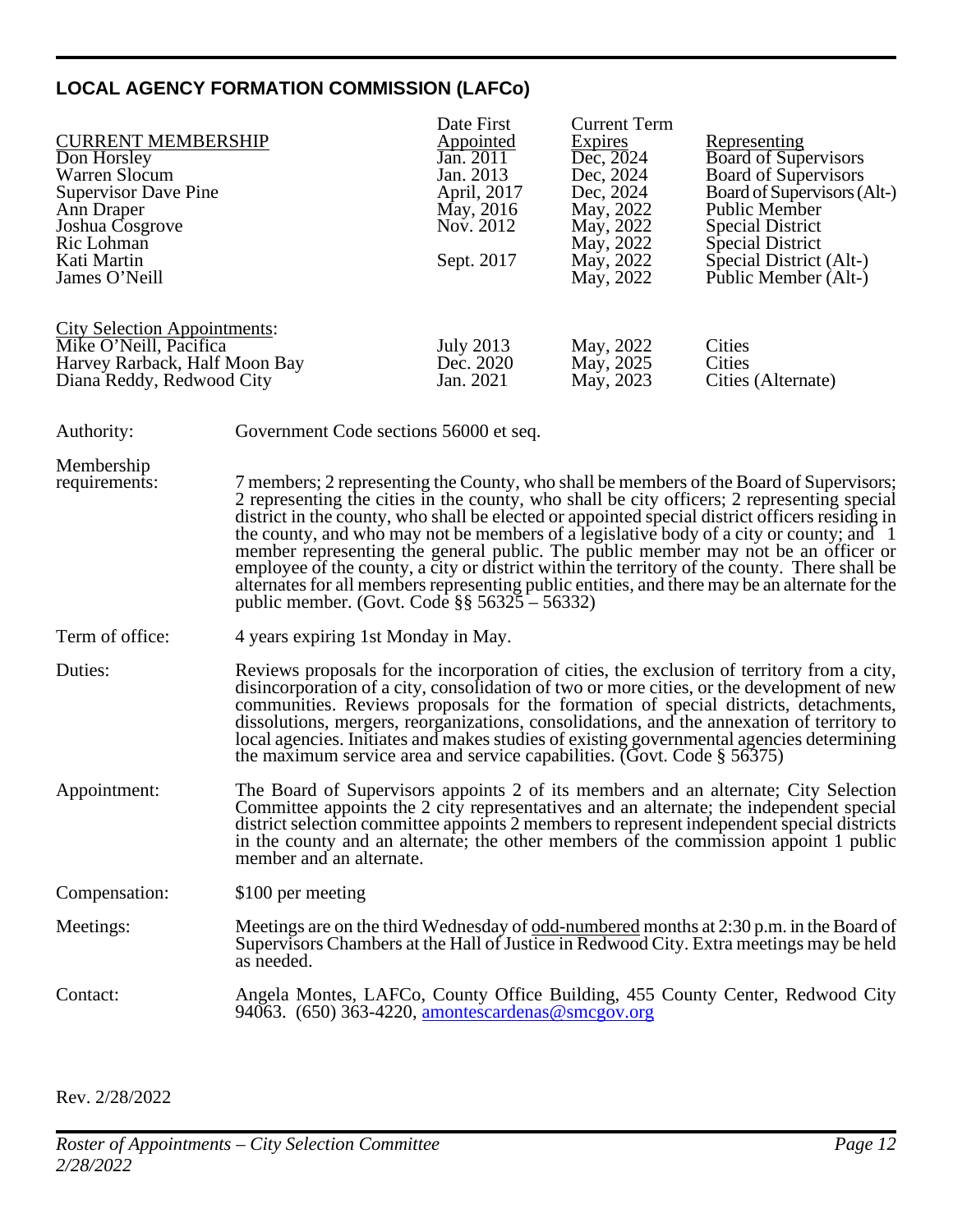## <span id="page-12-0"></span>**METROPOLITAN TRANSPORTATION COMMISSION (MTC)**

|                                           |                                                                                                                                                                      | Date First                     | <b>Current Term</b>                                 |                                                                                                                                                                   |  |
|-------------------------------------------|----------------------------------------------------------------------------------------------------------------------------------------------------------------------|--------------------------------|-----------------------------------------------------|-------------------------------------------------------------------------------------------------------------------------------------------------------------------|--|
| <b>CURRENT MEMBERSHIP</b>                 |                                                                                                                                                                      | Appointed                      | Expires                                             | <u>Representing</u>                                                                                                                                               |  |
| David J. Canepa                           |                                                                                                                                                                      | 01/12/21                       | 02/10/23                                            | <b>Board of Supervisors</b>                                                                                                                                       |  |
| Amy Rein Worth                            |                                                                                                                                                                      |                                |                                                     | <b>Cities of Contra Costa County</b>                                                                                                                              |  |
| Cindy Chavez                              |                                                                                                                                                                      |                                |                                                     | Santa Clara County                                                                                                                                                |  |
| <b>VACANT</b>                             |                                                                                                                                                                      |                                |                                                     | US Dept of Housing & Urban Dev.                                                                                                                                   |  |
| Margaret Abe-Koga                         |                                                                                                                                                                      |                                |                                                     | Cities of Santa Clara County                                                                                                                                      |  |
| Carol Dutra-Vernaci                       |                                                                                                                                                                      |                                |                                                     | <b>Cities of Alameda County</b>                                                                                                                                   |  |
| <b>Hillary Ronen</b>                      |                                                                                                                                                                      |                                |                                                     | City & County of San Francisco                                                                                                                                    |  |
| Dorene Giacopini<br><b>Federal Glover</b> |                                                                                                                                                                      |                                |                                                     | US Dept of Transportation<br><b>Contra Costa County</b>                                                                                                           |  |
| Nate Miley                                |                                                                                                                                                                      |                                |                                                     | Alameda County                                                                                                                                                    |  |
| Eddie H. Ahn                              |                                                                                                                                                                      |                                |                                                     | SF Bay Conservation & Dev Comm                                                                                                                                    |  |
| Damon Connolly                            |                                                                                                                                                                      |                                |                                                     | Marin County & Cities                                                                                                                                             |  |
| Sam Liccardo                              |                                                                                                                                                                      |                                |                                                     | San Jose Mayor's Appointee                                                                                                                                        |  |
| Alfredo Pedroza                           |                                                                                                                                                                      |                                |                                                     | Napa County & Cities                                                                                                                                              |  |
| Victoria Fleming                          |                                                                                                                                                                      |                                |                                                     | Sonoma County & Cities                                                                                                                                            |  |
| David Rabbitt                             |                                                                                                                                                                      |                                |                                                     | Association of Bay Area Govts.                                                                                                                                    |  |
| Dina El-Tawansy                           |                                                                                                                                                                      |                                |                                                     | <b>CA State Transportation Agency</b>                                                                                                                             |  |
| Libby Schaff                              |                                                                                                                                                                      |                                |                                                     | Oakland Mayor's Appointee                                                                                                                                         |  |
| <b>James Spering</b>                      |                                                                                                                                                                      |                                |                                                     | Solano County & Cities                                                                                                                                            |  |
| Nick Josefowitz                           |                                                                                                                                                                      |                                |                                                     | San Francisco Mayor's Appointee                                                                                                                                   |  |
| <b>City Selection Appointment:</b>        |                                                                                                                                                                      |                                |                                                     |                                                                                                                                                                   |  |
| Gina Papan, Millbrae                      |                                                                                                                                                                      | 01/25/19                       | 02/09/23                                            | Cities                                                                                                                                                            |  |
|                                           |                                                                                                                                                                      |                                |                                                     |                                                                                                                                                                   |  |
| Authority:                                |                                                                                                                                                                      | Government Code Section 66500. |                                                     |                                                                                                                                                                   |  |
| Membership                                |                                                                                                                                                                      |                                |                                                     |                                                                                                                                                                   |  |
| requirements:                             |                                                                                                                                                                      |                                |                                                     | 19 members, 16 voting and 2 non-voting; 2 representatives of the City and County of San                                                                           |  |
|                                           |                                                                                                                                                                      |                                |                                                     | Francisco, 2 representatives each from Alameda, Contra Costa, San Mateo and Santa Clara                                                                           |  |
|                                           | Counties, 1 representative from Marin, Napa, Solano and Sonoma Counties, a<br>representative of the Association of Bay Area Governments, a representative of the San |                                |                                                     |                                                                                                                                                                   |  |
|                                           |                                                                                                                                                                      |                                |                                                     |                                                                                                                                                                   |  |
|                                           | Francisco Bay Conservation and Development Commission, a representative of the                                                                                       |                                |                                                     |                                                                                                                                                                   |  |
|                                           |                                                                                                                                                                      |                                |                                                     | Secretary of Business and Transportation, and a representative of the U.S. Department of                                                                          |  |
|                                           |                                                                                                                                                                      |                                |                                                     | Transportation and Federal Highway Administration. Members are selected based on their                                                                            |  |
|                                           |                                                                                                                                                                      |                                |                                                     | special familiarity with the problems and issues in the field of transportation.                                                                                  |  |
| Term of office:                           | 4 years                                                                                                                                                              |                                |                                                     |                                                                                                                                                                   |  |
| Duties:                                   |                                                                                                                                                                      |                                |                                                     | Maintains a regional transportation plan for the Bay Area which includes interstate                                                                               |  |
|                                           |                                                                                                                                                                      |                                |                                                     | highways, California freeway and expressway system, transbay bridges, mass transit                                                                                |  |
|                                           |                                                                                                                                                                      |                                |                                                     | systems, bicycle and pedestrian facilities, seaports and airports. Commission reviews                                                                             |  |
|                                           |                                                                                                                                                                      |                                |                                                     | applications for state and federal transportation funds, paying particular attention to the                                                                       |  |
|                                           |                                                                                                                                                                      |                                | interfacing of the various modes of transportation. |                                                                                                                                                                   |  |
|                                           |                                                                                                                                                                      |                                |                                                     |                                                                                                                                                                   |  |
| Appointment:                              |                                                                                                                                                                      |                                |                                                     | For members from San Francisco, the Mayor appoints 1 member and the Board of<br>Supervisors appoints 1 member; for members from Alameda, Contra Costa, San Mateo, |  |
|                                           |                                                                                                                                                                      |                                |                                                     |                                                                                                                                                                   |  |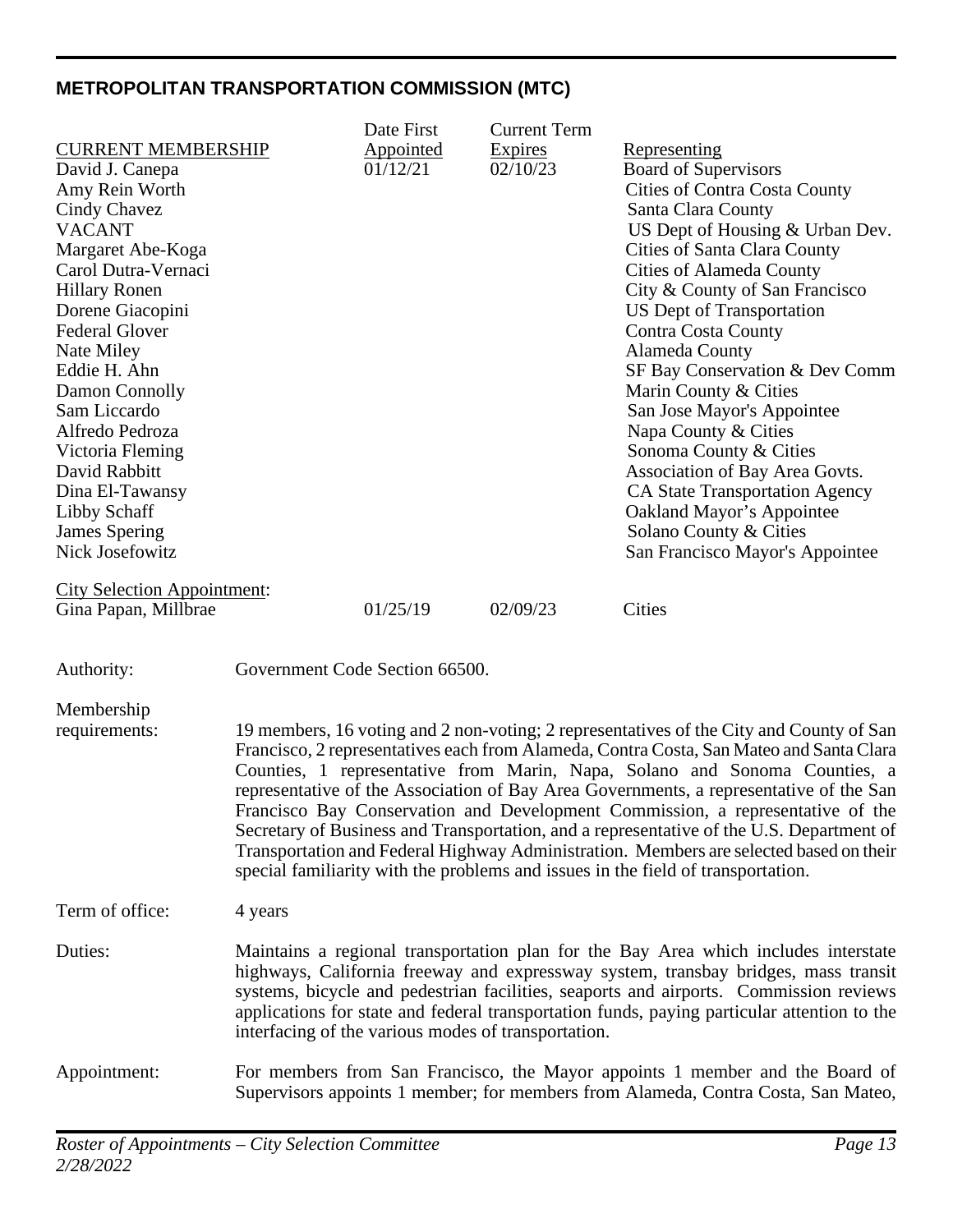|               | and Santa Clara Counties, the City Selection Committee of each county shall appoint 1<br>member, and the Board of Supervisors shall appoint 1 member. The City Selection<br>Committee's of Marin, Napa, Solano, and Sonoma Counties furnish to the Board of<br>Supervisors the names of 3 nominees and the Board of Supervisors shall appoint 1 of the<br>nominees to represent the county. The Association of Bay Area Governments and the SF<br>Bay Conservation and Development Commission each appoint 1 member. The Secretary<br>for Business and Transportation appoints 1 non-voting member and the U.S. Department of<br>Transportation and Federal Highway Administration appoint 1 non-voting member. |
|---------------|-----------------------------------------------------------------------------------------------------------------------------------------------------------------------------------------------------------------------------------------------------------------------------------------------------------------------------------------------------------------------------------------------------------------------------------------------------------------------------------------------------------------------------------------------------------------------------------------------------------------------------------------------------------------------------------------------------------------|
| Compensation: | \$100/meeting, not to exceed \$500/month.                                                                                                                                                                                                                                                                                                                                                                                                                                                                                                                                                                                                                                                                       |
| Meetings:     | 4th Wednesday of the month, 10:00 a.m., Metro Center, 101 8 <sup>th</sup> Street, Oakland.                                                                                                                                                                                                                                                                                                                                                                                                                                                                                                                                                                                                                      |
| Contact:      | Rosy Leyva, Commission Secretary, Metropolitan Transportation Commission, Bay Area<br>Metro Center, 375 Beale Street, San Francisco, CA 94105. (415) 778-6775,<br>rleyva@mtc.ca.gov                                                                                                                                                                                                                                                                                                                                                                                                                                                                                                                             |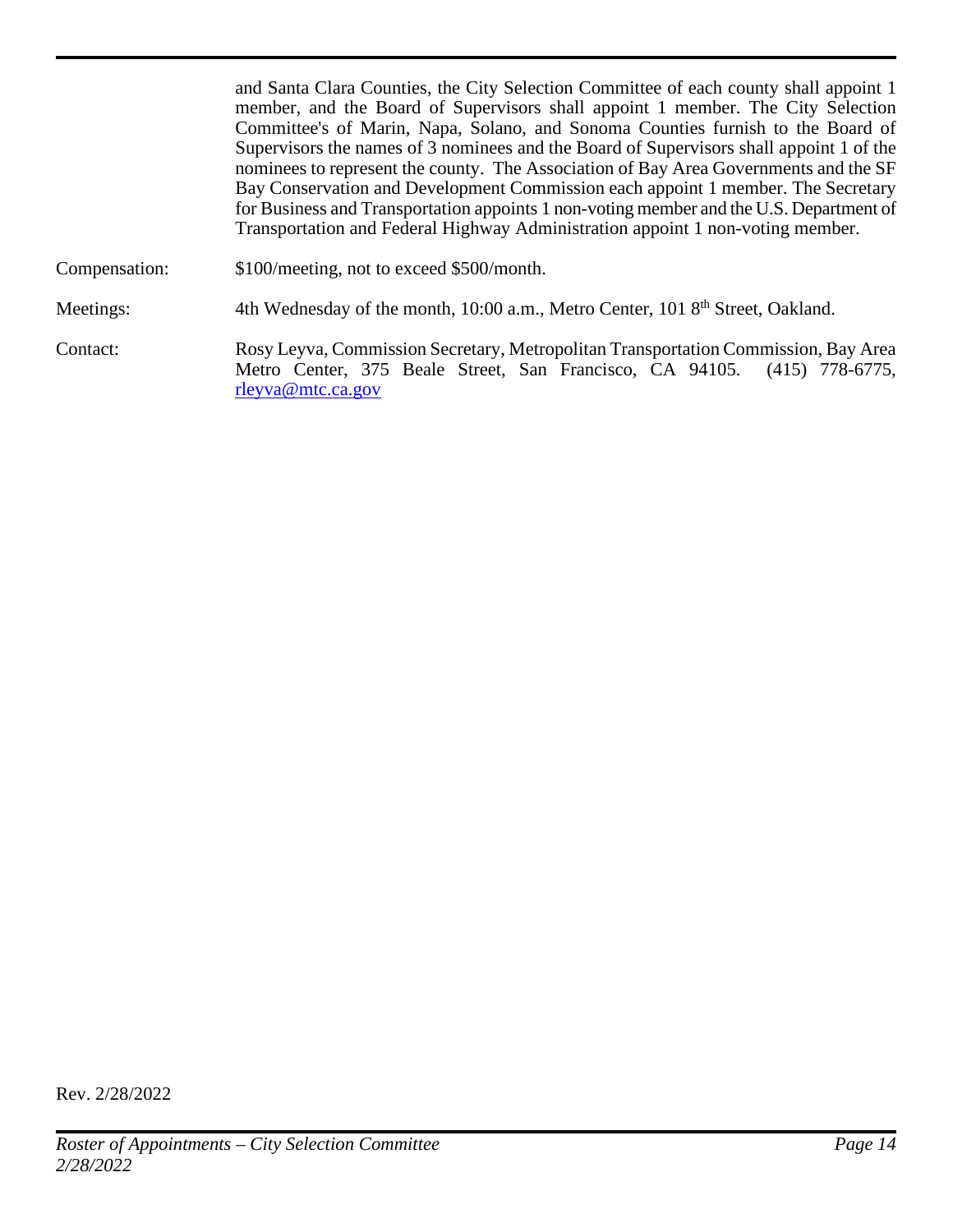## <span id="page-14-0"></span>**PENINSULA CORRIDOR JOINT POWERS BOARD (CALTRAIN)**

|                                                                                                                                                                                            |                                                                                                                                                                                                                                | Date Fist          | No Term |                                                                                                                                                                                                                                                                       |
|--------------------------------------------------------------------------------------------------------------------------------------------------------------------------------------------|--------------------------------------------------------------------------------------------------------------------------------------------------------------------------------------------------------------------------------|--------------------|---------|-----------------------------------------------------------------------------------------------------------------------------------------------------------------------------------------------------------------------------------------------------------------------|
| <b>CURRENT MEMBERSHIP</b><br>Dave Pine<br><b>Charles Stone</b><br>Monique Zmuda<br><b>Steve Heminger</b><br>Shamann Walton<br><b>Glenn Hendricks</b><br>Cindy Chavez<br>Devora "Dev" Davis |                                                                                                                                                                                                                                | appointed<br>01/17 | Length  | Appointed by<br><b>Board of Supervisors</b><br><b>SamTrans</b><br><b>SF Mayor</b><br><b>SFMTA</b><br>SF Board of Supervisors<br><b>VTA</b><br>Santa Clara Board of Sups<br>City of San Jose                                                                           |
| <b>City Selection Appointment:</b>                                                                                                                                                         |                                                                                                                                                                                                                                |                    |         |                                                                                                                                                                                                                                                                       |
| Jeff Gee, Redwood City                                                                                                                                                                     |                                                                                                                                                                                                                                | 01/5/21            |         | Cities                                                                                                                                                                                                                                                                |
| Authority:                                                                                                                                                                                 | County of San Francisco.                                                                                                                                                                                                       |                    |         | Gov. Code Sec. 6500 and Joint Powers Agreement of October 18th 1991 and amended<br>December 6th 1994 between SamTrans, Santa Clara County Transit and the City and                                                                                                    |
| Membership                                                                                                                                                                                 |                                                                                                                                                                                                                                |                    |         |                                                                                                                                                                                                                                                                       |
| requirements:                                                                                                                                                                              | SamTrans Board:<br><b>SamTrans Director</b><br>City and County of San Francisco<br>by SFMTA<br>Santa Clara Valley Transportation Authority (VTA)<br>Clara County representatives to the Metropolitan Transportation Commission |                    |         | One Supervisor, one Councilmember (currently serving on SamTrans Board), one<br>One appointed by the Mayor, one appointed by the board of supervisors and one appointed<br>Two Directors representing the County of Santa Clara or the City of San Jose and the Santa |
| Term of office:                                                                                                                                                                            | bodies.                                                                                                                                                                                                                        |                    |         | There is no term length, although the members serve at the pleasure of their appointing                                                                                                                                                                               |
| Duties:                                                                                                                                                                                    | Sets policy and approves funding for the operation of Peninsula Commute Service.                                                                                                                                               |                    |         |                                                                                                                                                                                                                                                                       |
| Appointment:                                                                                                                                                                               | See Membership Requirements (above)                                                                                                                                                                                            |                    |         |                                                                                                                                                                                                                                                                       |
| Compensation:                                                                                                                                                                              | \$100 per meeting, \$400 maximum in a month                                                                                                                                                                                    |                    |         |                                                                                                                                                                                                                                                                       |
| Meetings:                                                                                                                                                                                  | 1250 San Carlos Avenue, San Carlos 94070.                                                                                                                                                                                      |                    |         | 1st Thursday of each month at 10:00 a.m., at San Mateo County Transit District Offices,                                                                                                                                                                               |
| Contact:<br>Rev. 2/28/2022                                                                                                                                                                 | Carlos Avenue, P.O. Box 3006, San Carlos, CA 94070.                                                                                                                                                                            |                    |         | Dora Seamans, District Secretary, seamansd@samtrans.com (650-508-6242); and Christine<br>Boland, Assistant District Secretary, <b>bolandc@samtrans.com</b> (650) 622-7888. 1250 San                                                                                   |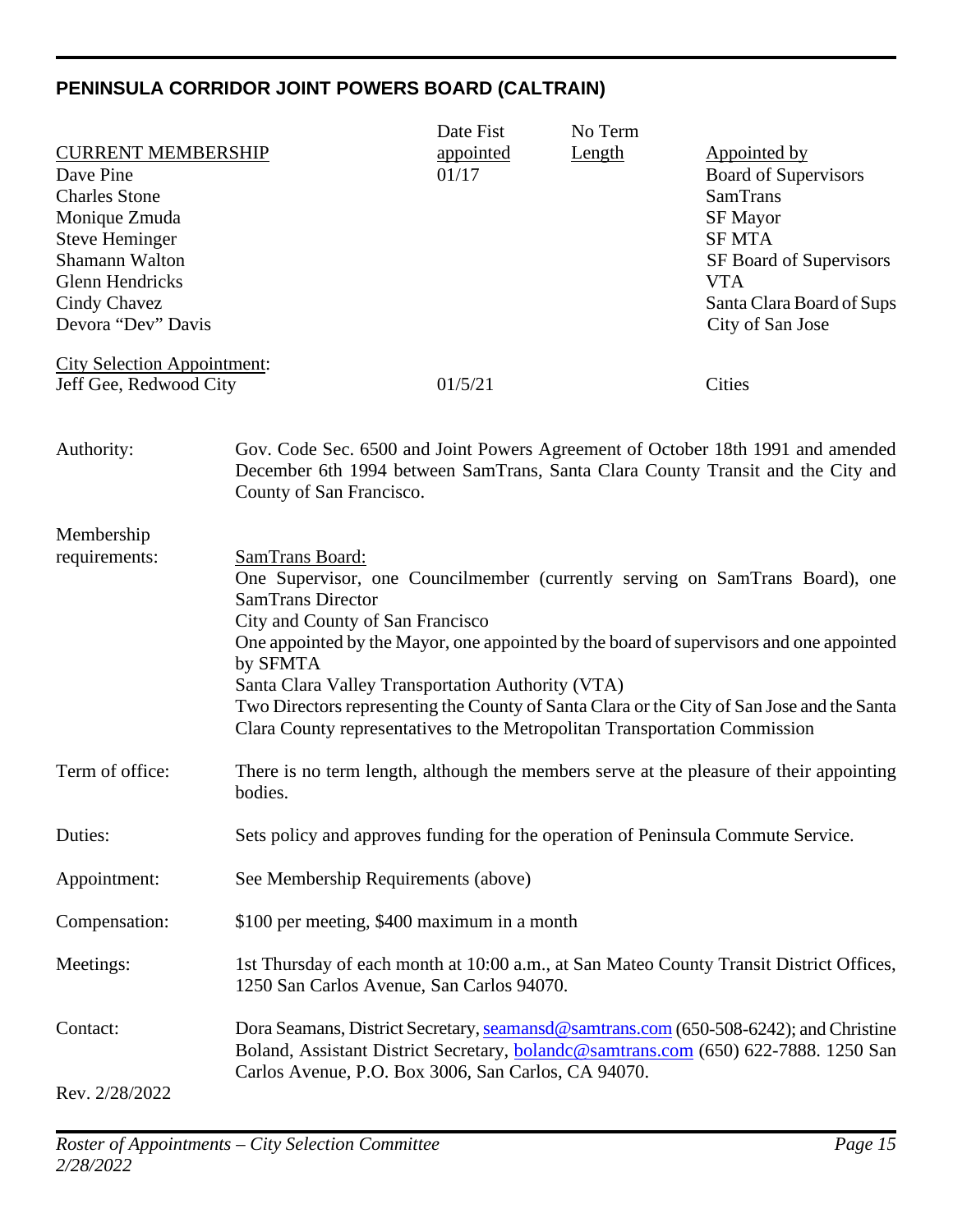## <span id="page-15-0"></span>**SAN MATEO COUNTY TRANSIT DISTRICT (SAMTRANS)**

|                                     |                                                                                              | Date First | <b>Current Term</b> |                             |
|-------------------------------------|----------------------------------------------------------------------------------------------|------------|---------------------|-----------------------------|
| <b>CURRENT MEMBERSHIP</b>           |                                                                                              | Appointed  | <b>Expires</b>      | Category                    |
| Carole Groom, Board of Directors    |                                                                                              | 1/11       | 12/31/24            | <b>Board of Supervisors</b> |
| Dave Pine, Board of Directors       |                                                                                              | 1/17       | 12/31/22            | <b>Board of Supervisors</b> |
| Rose Guilbault                      |                                                                                              | 3/06       | 12/31/24            | <b>Public Member</b>        |
| Marina Fraser                       |                                                                                              |            | 12/31/22            | Public Member (Coast)       |
| <b>Josh Powell</b>                  |                                                                                              | 1/17       | 12/31/24            | <b>Public Member</b>        |
| <b>Peter Ratto</b>                  |                                                                                              | 2/15       | 12/31/22            | <b>Transit Expert</b>       |
|                                     |                                                                                              |            |                     |                             |
| <b>City Selection Appointments:</b> |                                                                                              |            |                     |                             |
| <b>Charles Stone, Belmont</b>       |                                                                                              | 1/15       | 12/31/22            | <b>Cities Central</b>       |
| Rico Medina, San Bruno              |                                                                                              | 1/21       | 12/31/22            | <b>Cities Northern</b>      |
| Jeff Gee, Redwood City              |                                                                                              | 12/20      | 12/31/24            | <b>Cities Southern</b>      |
|                                     |                                                                                              |            |                     |                             |
| Authority:                          | San Mateo County Transit District Act                                                        |            |                     |                             |
|                                     |                                                                                              |            |                     |                             |
| Membership                          |                                                                                              |            |                     |                             |
| requirements:                       | Nine (9) members; three (3) representing Board of Supervisors (one of which is a transit     |            |                     |                             |
|                                     | expert), three (3) City Council Members representing City Selection Committee (Northern,     |            |                     |                             |
|                                     | Central, $\&$ Southern), three (3) public members (one of which is a coastal zone resident). |            |                     |                             |
|                                     |                                                                                              |            |                     |                             |
| Term of office:                     | 4 years, terms run January 1st to December 31st.                                             |            |                     |                             |
|                                     |                                                                                              |            |                     |                             |
| Duties:                             | Sets policy and approves funding for the transit district.                                   |            |                     |                             |
|                                     |                                                                                              |            |                     |                             |
| Appointment:                        | Supervisors and the "expert" are appointed by the Board of Supervisors. The three            |            |                     |                             |
|                                     | councilmembers are appointed by the City Selection Committee, The 3 public members are       |            |                     |                             |
|                                     | appointed by six non-public members of the SamTrans board.                                   |            |                     |                             |
|                                     |                                                                                              |            |                     |                             |
| Compensation:                       | \$100 per meeting, not to exceed \$400 a month.                                              |            |                     |                             |
|                                     |                                                                                              |            |                     |                             |
| Meetings:                           | 2nd Wednesday of the month, 2:00 p.m., at San Mateo County Transit District Offices,         |            |                     |                             |
|                                     | 1250 San Carlos Avenue, San Carlos 94070.                                                    |            |                     |                             |
|                                     |                                                                                              |            |                     |                             |
| Contact:                            | Dora Seamans, District Secretary, seamansd@samtrans.com (650-508-6242); and Christine        |            |                     |                             |
|                                     | Boland, Assistant District Secretary, bolandc@samtrans.com (650) 622-7888. 1250 San          |            |                     |                             |
|                                     | Carlos Avenue, P.O. Box 3006, San Carlos, CA 94070.                                          |            |                     |                             |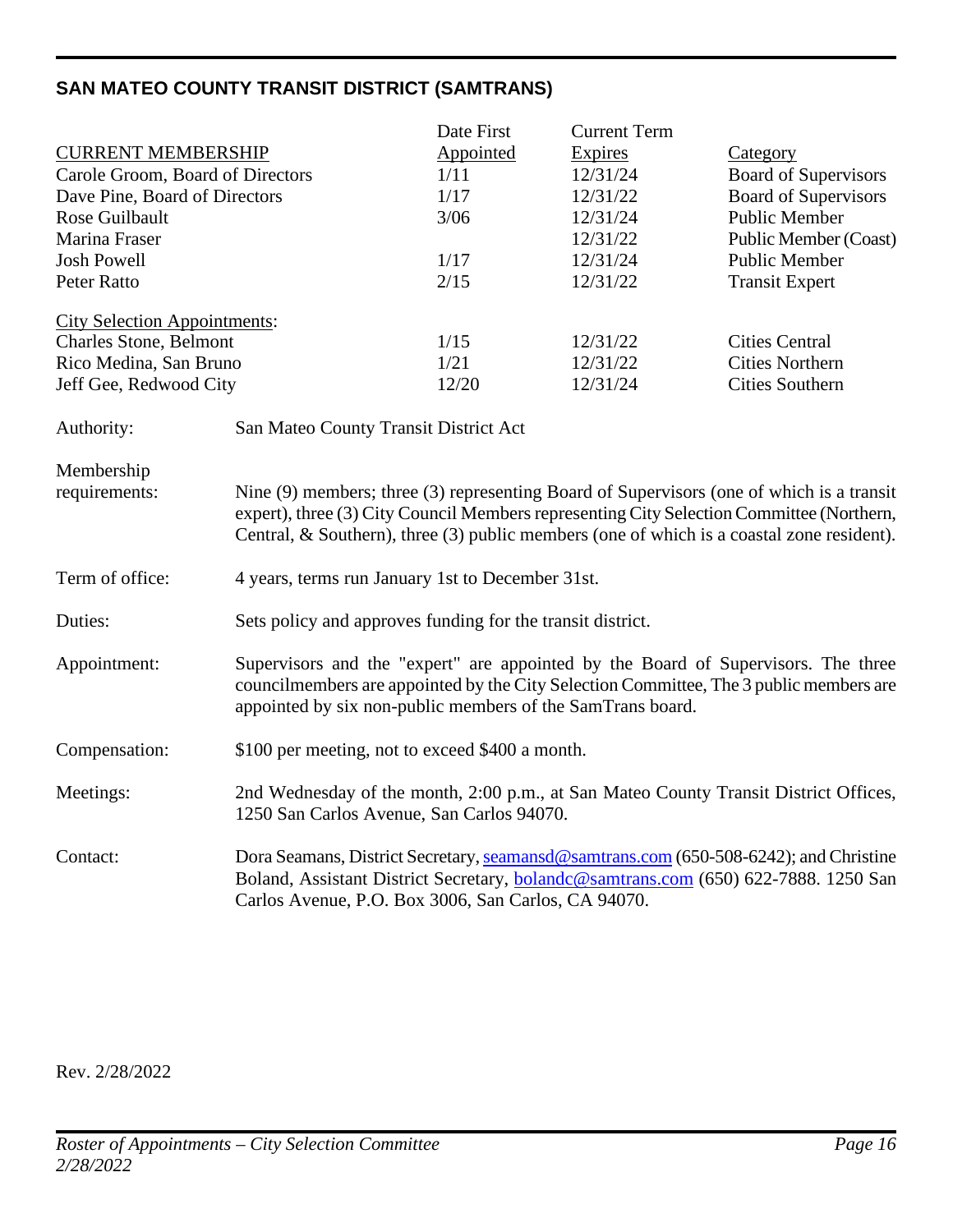## <span id="page-16-0"></span>**SAN MATEO COUNTY TRANSPORTATION AUTHORITY (SMCTA)**

|                                     | First     | Current        |                             |
|-------------------------------------|-----------|----------------|-----------------------------|
|                                     | Date      | Term           |                             |
| <b>CURRENT MEMBERSHIP</b>           | Appointed | <b>Expires</b> | Representing                |
| Carole Groom                        | 01/06/09  | 12/31/22       | Board of Supervisors        |
| Don Horsley                         | 01/11/11  | 12/31/22       | <b>Board of Supervisors</b> |
| Rico Medina, San Bruno              | 01/09/08  | 12/31/22       | <b>SamTrans</b>             |
| <b>City Selection Appointments:</b> |           |                |                             |
| Julia Mates, Belmont                | 10/25/19  | 12/31/22       | <b>Cities Central</b>       |
| Carlos Romero, East Palo Alto       | 01/01/19  | 12/31/22       | Cities Southern             |
| Emily Beach, Burlingame             | 12/16/16  | 12/31/23       | Cities-At-Large             |
| Mark Nagales, South San Francisco   | 2/26/21   | 12/31/23       | <b>Cities Northern</b>      |

| Authority:      | Bay Area County Traffic and Transportation Funding Act, and San Mateo County<br>Ordinance 3135 adopted March 8, 1988                                                                                                                |
|-----------------|-------------------------------------------------------------------------------------------------------------------------------------------------------------------------------------------------------------------------------------|
| Membership      |                                                                                                                                                                                                                                     |
| Requirements:   | Seven members; two Supervisors, one member of the SamTrans Board of Directors, who<br>must be an elected official, and four representatives of the cities, one from each Judicial<br>District, and one at large.                    |
| Term of Office: | 2 years - Term begins January 1st and ends December 31st.                                                                                                                                                                           |
| Duties:         | To implement Measure A as passed June 7, 1988.                                                                                                                                                                                      |
| Appointment:    | Supervisors by the Board of Supervisors, SamTrans Director by the SamTrans Board of<br>Directors, City representative by the City Selection Committee on behalf of the Council of<br>Cities.                                        |
| Compensation:   | \$100 per day, maximum \$400 per month.                                                                                                                                                                                             |
| Meetings:       | 1st Thursday of each month at 5:00 p.m., at San Mateo County Transit District Offices,<br>1250 San Carlos Avenue, San Carlos, 94070.                                                                                                |
| Contact:        | Dora Seamans, District Secretary, seamansd@samtrans.com (650-508-6242); and Christine<br>Boland, Assistant District Secretary, bolandc@samtrans.com (650) 622-7888. 1250 San<br>Carlos Avenue, P.O. Box 3006, San Carlos, CA 94070. |